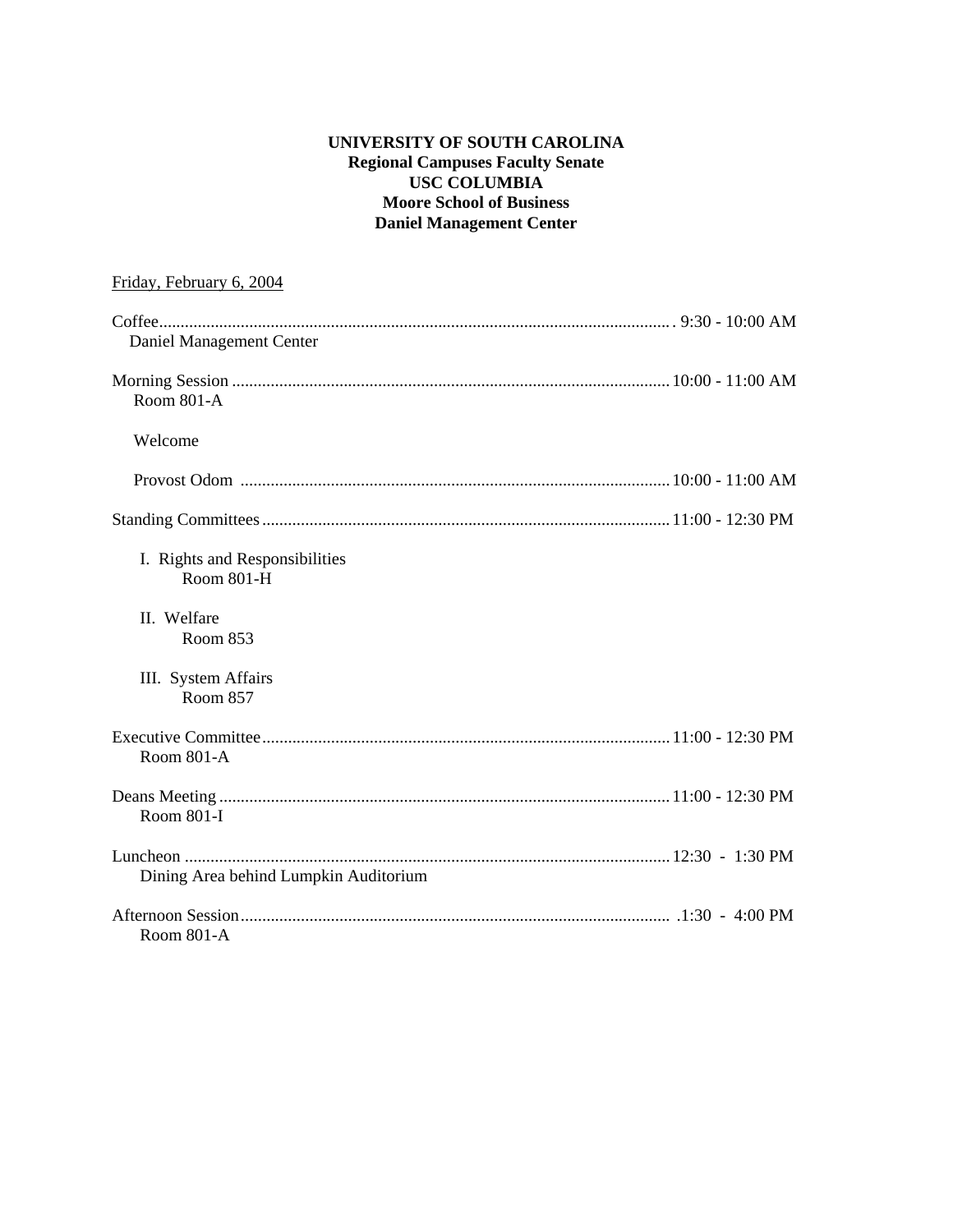#### **AGENDA**

- I. Call To Order
- II. Correction/Approval of Minutes: November 21, 2003 USC Sumter
- III. Reports from University Officers
	- A. Dr. Chris P. Plyler, Vice Provost and Executive Dean
	- B. Dr. Carolyn A. West, Associate Vice Provost
	- C. Regional Campus Deans
	- D. Assistant Vice Provost for Continuing Education Academic Credit Programs
- IV. Reports from Standing Committees
	- A. Rights and Responsibilities Professor Danny Faulkner
	- B. Welfare Professor Fran Perry
	- C. System Affairs Professor Pearl Fernandes
- V. Executive Committee Professor Peter Murphy
- VI. Reports from Special Committees
	- A. Committee on Libraries Professor Eric Reisenauer
	- B. Committee on Curricula and Courses Professor Robert Castleberry
	- C. Committee on Faculty Welfare Professor Linda Allman
	- D. Faculty-Board of Trustees Liaison Committee Professor John Logue
	- E. Research and Productive Scholarship Committee Professor Todd Scarlett
	- F. Other Committees
		- 1. Conflict of Interest Committee Professor Dave Bowden
		- 2. Regional Campuses Academic Advisory Council Professor John Logue
- VII. Unfinished Business Termination of Tenured Faculty Policy Revision
- VIII. New Business
- IX. Announcements
- X. Adjournment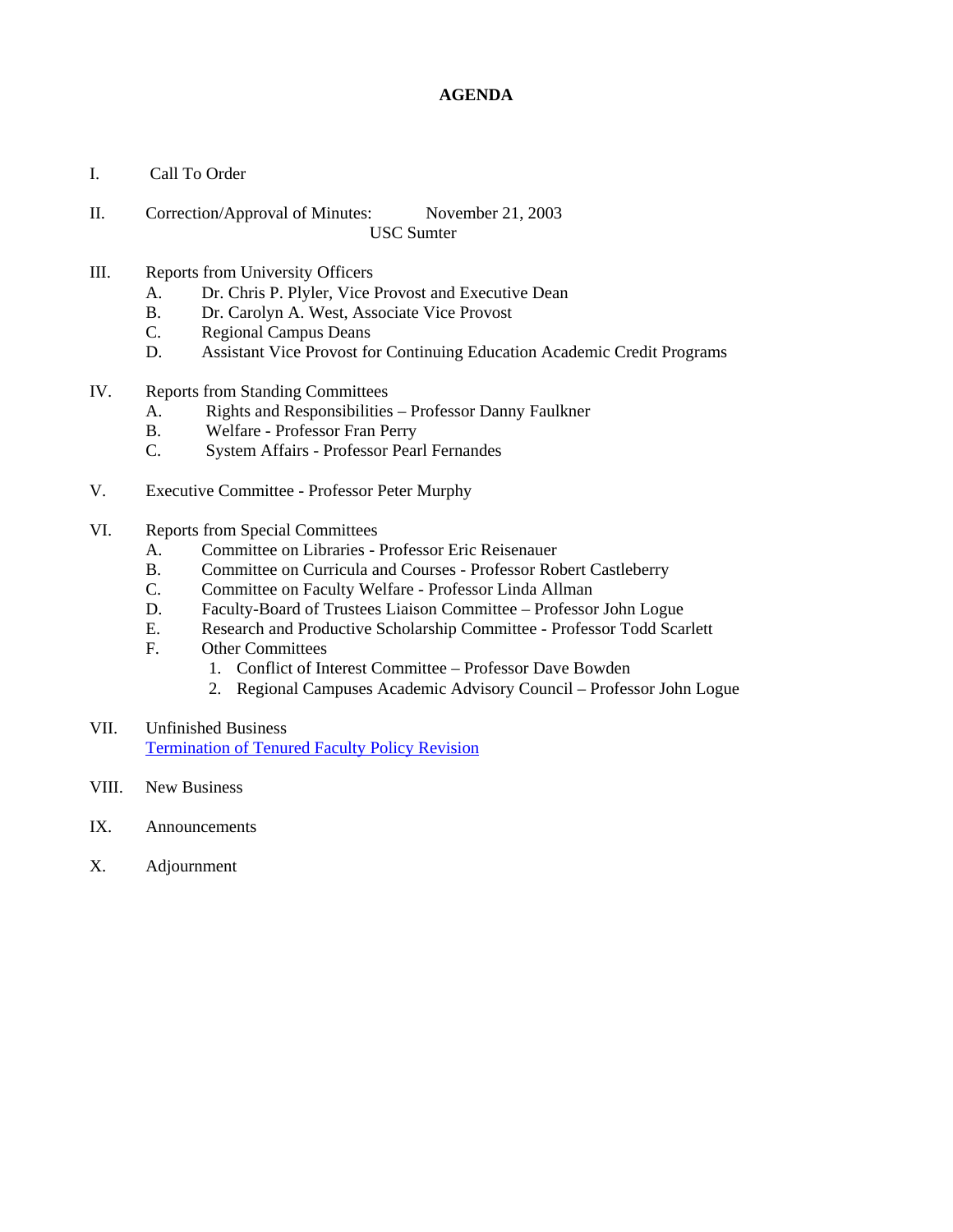Minutes of the Regional Campuses Faculty Senate THE UNIVERSITY OF SOUTH CAROLINA Darla Moore School of Business Administration Daniel Management Center USC Columbia February 6, 2004

Morning Session

Professor John Logue, RCFS Chair

It's good to see that you all survived ice storms and braved the mist to get here this morning. Welcome. I will probably have a couple of announcements right at the end of the morning session about where we'll have lunch and to make sure you know where the rooms for meetings are located. I have the great pleasure this morning of introducing the Provost of the University, Dr. Jerome Odom, who will talk to us this morning. He says that maybe he doesn't have quite an hour's worth, but I suspect that we might have more than an hour's worth of questions. It's great to have you again this morning, thank you.

#### Provost Odom:

Thank you very much. It's always good to see this group. I'm not sure if my information is correct or not, but I was informed that I was a substitute for Andre Bauer. I would like to tell you that Rick Kelly, who came with me, and I ran two red lights and got stopped for speeding right outside the building here, as we were coming in. I know I am not going to be nearly as entertaining as Andre Bauer. Let me go through a number of different topics, and Rick Kelly has kindly consented to assist. Rick knows much, much more about the legislature and the budget than I do. He will be available to answer any questions that I can't.

Let me start with budget matters because they are on everybody's mind. We have gone through the Governor's budget with a fine-toothed comb. In particular, we know and you know that the Governor's budget this year is probably getting more play than it has in quite some time. Normally the Governor's budget is kind of a throwaway and nobody pays much attention to it. We feel like that is so for a lot of different reasons. Johnny Gregory and Shirley Mills, who are legislative liaisons, both have told our administrative council that there are some problems philosophically and otherwise between the Governor and the legislature, but this is an election year and the Republicans in the legislature, at least for appearance's sake, make it look like they are cooperating with the Governor, and that the Republican Party is all in the same sandbox. There are a lot of people who are wondering whether the Governor's overall budget will get real serious consideration, or whether only certain items in his budget will get consideration. Certainly for this group, one of the major concerns is the Governor's proposal to close Union and Salkehatchie over a three-year period. I want you to know that this has occupied a lot of time with our administrative council with Rick Kelly, President Sorenson, Chris Plyler and I. I don't want to speak for the President. He is very capable of speaking for himself, as he showed last time with his chalkboard and his lesson on statistics. Again Johnny Gregory, Shirley Mills, and Rick Kelly, who spent a long time in state government with the Control Board, have advised the President that this is really something between the Governor and the Legislature. There is no real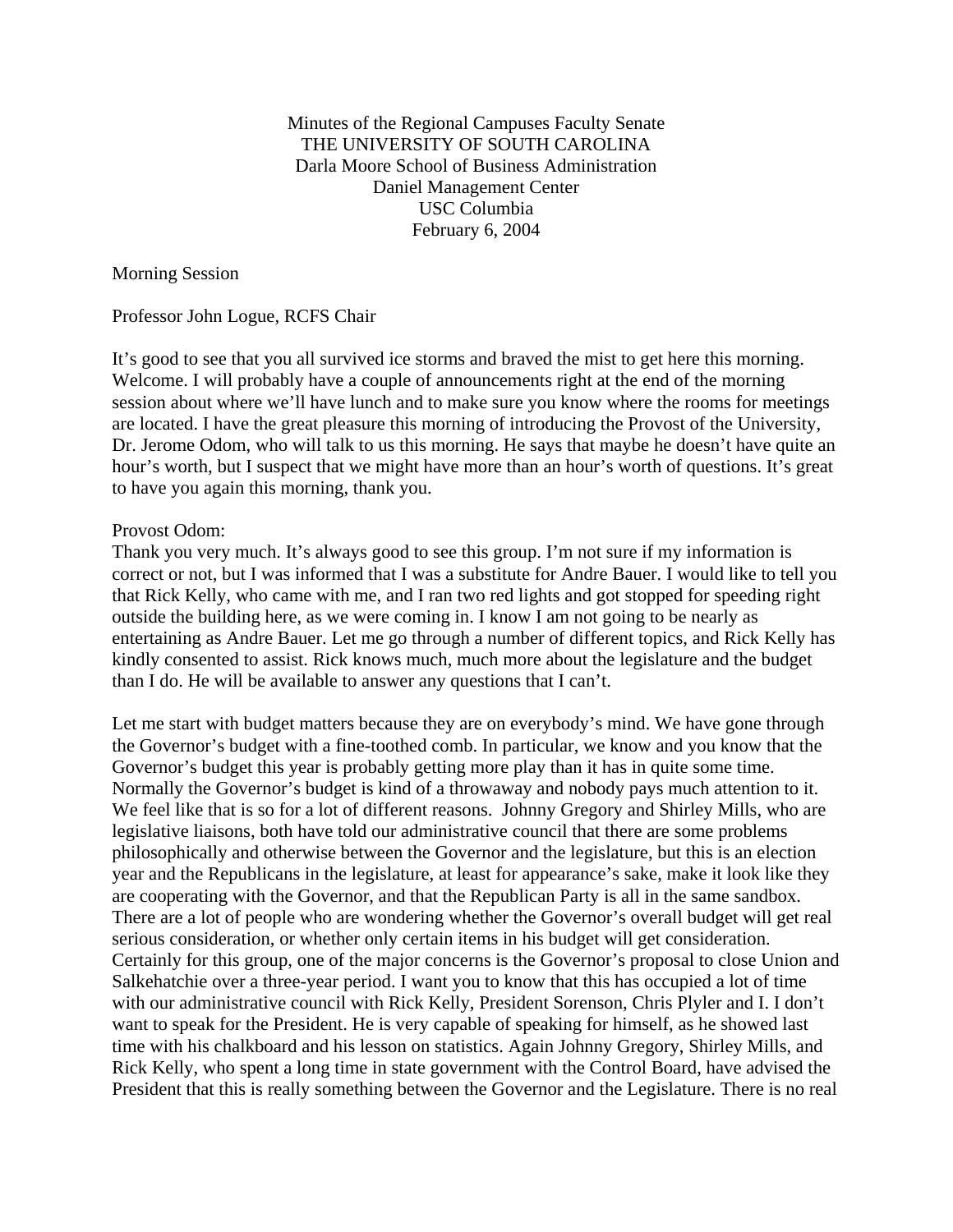need for the President to get right in the middle of that fight. The President is very strongly supportive of those two campuses. I know that because of our conversations. He is very supportive of Chris's piece in the state newspaper. He is talking to legislators privately, but he is not one right now that wants to get into the middle of the fight, publicly. I think that is probably a pretty good capsule of the way he feels and the way he's going to act. I know that Deans Carmichael and Edwards are working with their legislative delegations and people in their areas who have full support for those two campuses. I feel that support will come from all over the state in the end.

The other issue that we were quite concerned about in the Governor's budget was his recommendation that tuition be held to the higher education price index. The Governor presented a balanced budget in the end, so he would probably argue that we won't have a budget cut. If you look at the Governor's budget, you'll see there are a lot of things in there that are balancing the budget with one-time money. We already know the problems that causes because we've been down that road and we can't do that. You can't take one-time money and use that for recurring expenses because sooner or later it's going to catch up with you. He's proposed that we sell a lot of property, state property. Some of that could belong to the University. We have a very nice piece of property down on the coast, The Wedge Plantation, that we have used for research in the past. We still have that property. But the sale of property is usually slow and is one-time money. If you really think about it, this budget is not balanced and more than likely we are going to see some kind of budget cut on July the 1st. We don't think we will see one before then, but we do regarding July 1st. The Higher Education Subcommittee of the House Ways and Means Committee held their hearing with all of higher education presenting to them. We did that last week. Chris made a presentation on behalf of the regional campuses. There are only three people on that committee, and Tom Keegan from Horry County is Chair. He is a good friend of higher education. Denny Neilson and Lanny Littlejohn are the other two members of that committee. They reported yesterday a recommendation to the Ways and Means Committee of a tuition limit of plus \$250.00. We will be watching that very closely to see where that goes. Those are the major things I think that you might be concerned about from the Governor's budget and general budget issues, but I will be happy to talk more about anything you have questions about.

In terms of legislature, I think the main thing again that would be of interest to this group is the amendment that Senator Leventis put on the Life Sciences Bill to make Sumter a four-year institution. Most of the discussion that has taken place with that situation has been above my level. They've been between the President, the Director of the Commission of Higher Education, various legislators and the Governor. We are all aware that it was reported yesterday that CHE voted, I think eight to one, on a resolution that would have Sumter, if it became a four-year campus, go through the Commission. There are probably people here who know a whole lot more about that than I do.

In terms of our own budgeting process and so forth, in Columbia we are instituting value centered management this year. In talking as a group with the Deans of the regional campuses, that's basically the way you have operated for some time, and I don't think that has much of an effect on you. If you have concerns about something on this campus in the way of budgeting and value centered management that affects you, pass those on to Chris Plyler. There is a very active value center management implementation group on this campus that meets every two weeks to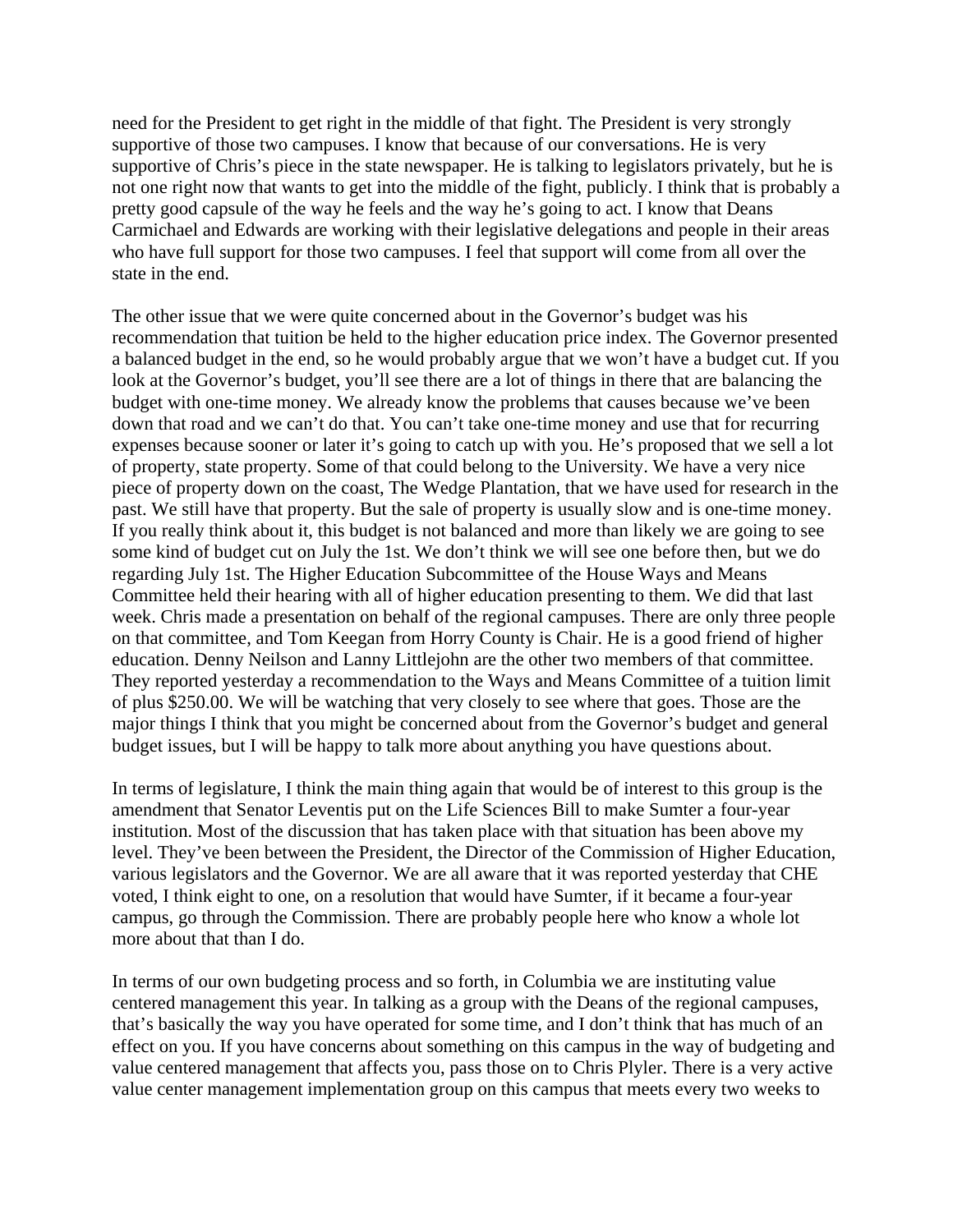talk about concerns and problems that we see occurring. We're not making any radical changes at this point. There are a lot of things that we will have to change and we're discussing those. If you see anything that affects you on the regional campuses by the method of budgeting in Columbia, please let Chris Plyler know and he can pass that on to the committee.

What is happening with Palmetto College right now is good. We're in the beginning stages. I just talked to Lisa Rashley this morning for a few moments and I talked to John Logue this morning about their courses. From the four campuses, Lisa Rashley has 21 students and John Logue has 22 students in their respective distance education classes. Chris has been involved in that and I am sure that he can answer questions better than I about Palmetto College, but we hope we will continue to move forward with it.

There are four searches on our campus under way right now. The one that has the most effect on you is the search for a Provost. You are represented by Carolyn West on the Provost's Committee. To my understanding, they are receiving applications, and they are in the process right now of hiring a search firm to help. It is my desire that they finish that by August 15th.

We also have decided to merge the College of Liberal Arts and the College of Science and Mathematics into the College of Arts and Sciences. That could certainly have an effect on you indirectly, if not directly. That committee has just been put together and I am chair of that committee. I pledge to you that when we interview people, the regional campuses will be kept in mind. You will also have an opportunity to meet with the candidates that we interview. That search is a little bit late in getting started if we're going to do this for next fall. We're hopeful that we can do that, but I'm not totally convinced that we're going to be able to.

We're looking for a new Dean of Public Health since Harris Pastides is now the Vice-President for Research and Health Sciences. We are also looking for a new Dean of Pharmacy. If this continues to move the way we think it will, there will be one school of Pharmacy between the University of South Carolina and the Medical University of South Carolina. We are hoping that we will be able to merge the two schools. There's a lot of interaction between the Medical University and the University now, primarily on the research front. This opportunity presented itself because both deans were retiring and the President, in a number of conversations with Ray Greenberg, the President of MUSC, decided that this is something that we should do at this time. I know also that there was a meeting with the Governor with Ray Greenberg and with Andrew Bauer and with the chairs of the two respective Boards of Trustees. I think that will happen. The other thing that we are currently contemplating is a merger of the research foundations of the two universities. This comes about because there is so much research going on right now between faculty here and faculty at the Medical University, and every time we get a grant we have to do a sub-contract. There's just a lot of paperwork and bureaucracy involved, so we are looking carefully at the merger of our research foundation with their foundation into a new foundation between the two schools. All grants would come to that foundation and then the monies would be dispersed according to whatever the proposal stated. The search committee for that has been put into place, as well as has the Public Health Search Committee, and both of those are proceeding forward.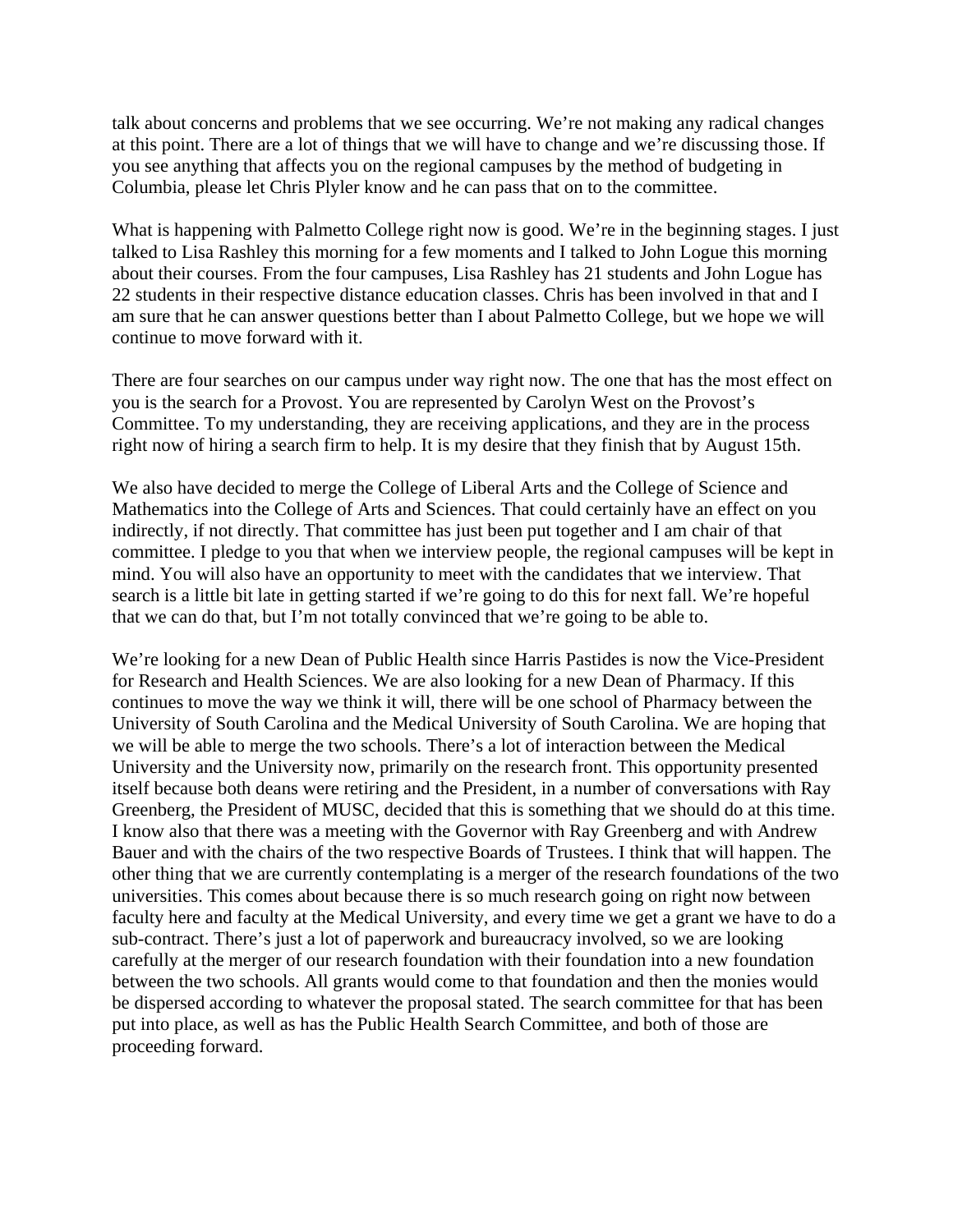Those are the major topics that I wanted to cover with you. Rick Kelly and I both will be more than happy to entertain any questions that you might have. Yes?

Professor Roberto Refinetti, Salkehatchie: You mentioned that the creation of the College of Arts and Sciences might have an impact on the regional campuses. What kind of impact?

Odom: Only in the curriculum that might evolve from that. I think that what you will see in the end is a core curriculum from that college that is common to all departments in that college and how that might affect you. I know that Sally Boyd and Carolyn West had meetings with faculty of the regional campuses and with departments in those two colleges to try to ensure better cooperation and any kind of symbiosis that might occur.

Refinetti: On the state funding, is there a major difference? What is the approximate percentage of the budget of the regional campuses that actually comes from the state? I mean we are not really state funded, right? We're more state supported, isn't it? And probably even more so in Columbia than for the regional campuses.

Odom: We're now saying we're state located. Dr. Plyler, do you know that number?

Vice Provost Plyler: It varies from campus to campus, but I think that it's probably in the high thirties on average. Rick, would you agree with that?

Dr. Rick Kelly: Yes.

Plyler: So, 38% of their total operating budget is from state appropriation, on average. Chime in, Deans, if I am way out there.

Dean James Edwards, Union: Since the President isn't here, I will ask you to take a message, please. I certainly appreciated, and I think that most of my faculty and staff did as well, the President's email that came out yesterday, stating his support for our campuses and some of the actions he was taking. So if you would, please give him our appreciation. (See Attachment #1)

Odom: Sure will.

Dr. Cynthia McMillan, Salkehatchie: Could you repeat the names that you mentioned when you said the Ways and Means Committee?

Odom: The Higher Education Sub-Committee of House, Ways, and Means is represented by Tom Keegan, Denny Neilson, and Lanny Littlejohn. Representative Littlejohn is from the upstate. Dr. Plyler, I know that you, Rick and I have talked about this, but it might be good to bring it back up in a general way when we talk about value centered management. The impact that the model can have on the campuses could accrue as these decisions are made. It impacts them in a way unit to unit, charges for services rendered, the old direct charges methodology that we're all familiar with. I think there is a concern generally that we know as much in advance from a campus perspective before those are enacted. Rick Kelly, would you like to say anything about that?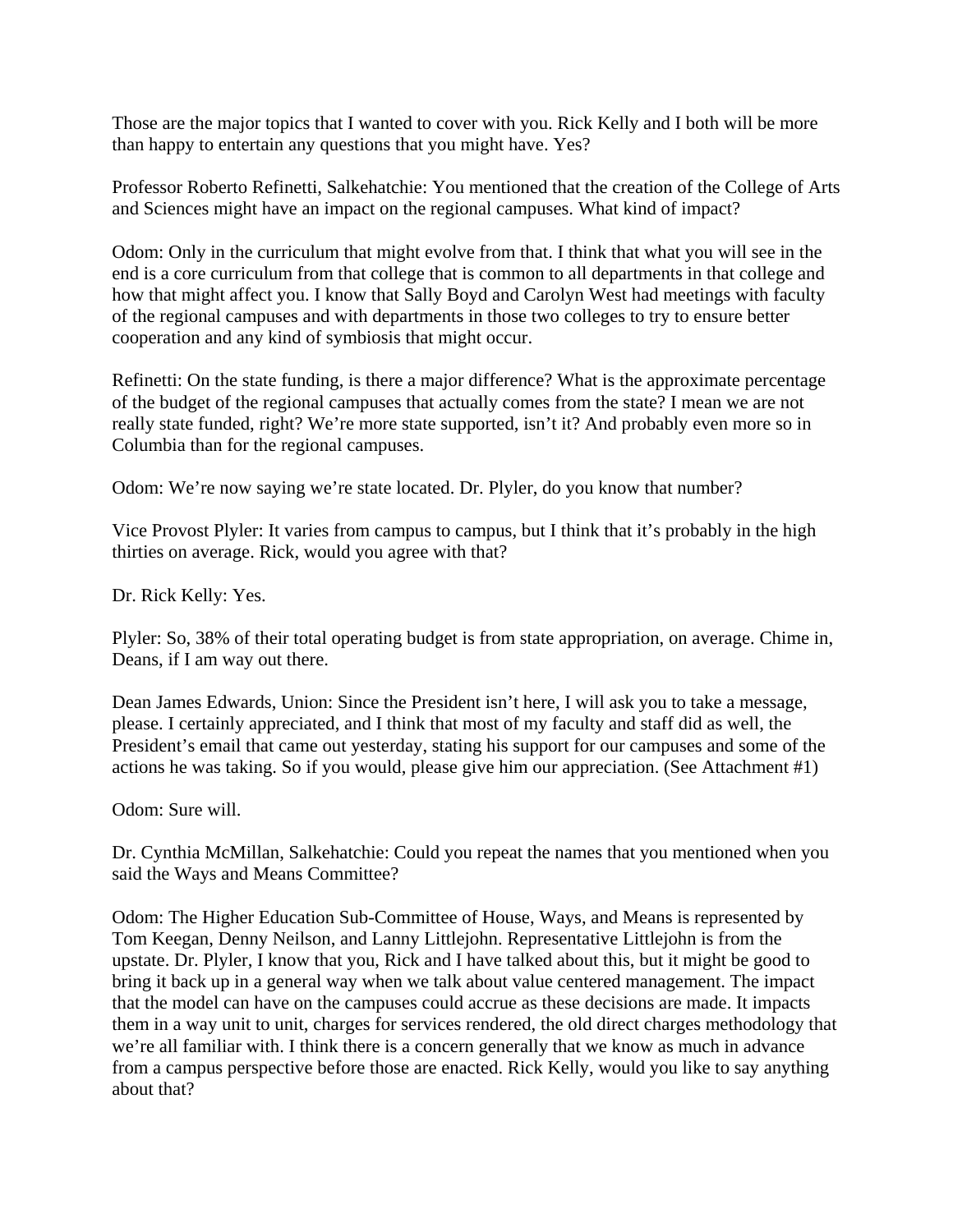Kelly: Right now, the direct charges and indirect charges that we recover from the regional campuses is slightly over three million dollars. Now that we're into the first full year of VCM, we're starting to look at our service units and starting to test those fees.

Dean Les Carpenter, Sumter: Those figures you cited are from just the four regional campuses or all seven campuses?

Kelly: I think it is all seven, but I don't know that I remember that much detail.

McMillan: You said that you were going to supply that money at first. But, then but how long are we have going to have---how long are you going to give us? Do you understand what I'm saying? You said you would give us the money at first and we would we give the money back. But how long a period of time will it be before you end that?

Odom: If we provide the money, it will be built into the base budget as recurring dollars to the campus.

Professor Hauser, Sumter: Forever?

Kelly: Yes.

McMillan: Thank you.

Logue: It seems almost too good to be true.

Hauser: In terms of the value centered management part of this switchover, is the value part of it going to be assessed with the impact on regional campuses of that technology? That is the value part of it, right?

Odom: The value part is a very important part and it certainly will be assessed.

Hauser: With those additional fees there should be greater insight with the various systems that hasn't been there before.

Odom: John?

Logue: Along those lines, it was interesting that we got a guy to teach this online course that was considered experimental for Palmetto College. He went to the Department of Marine Science and talked to the Chair about it. The bottom line to this conversation was that they had some concerns about whether this was going to be competitive with what they might like to do in the future. This course was one of the courses they could use to bring in a lot of money. They weren't sure how VCM was going to impact them. They might like to deliver this course to everyone at some point. So there was a sort of approval to do this and they were interested in it. They also wanted to have some reservations. They might want to use that (the course in the future) as a money-generating thing. Do you see a potential competition?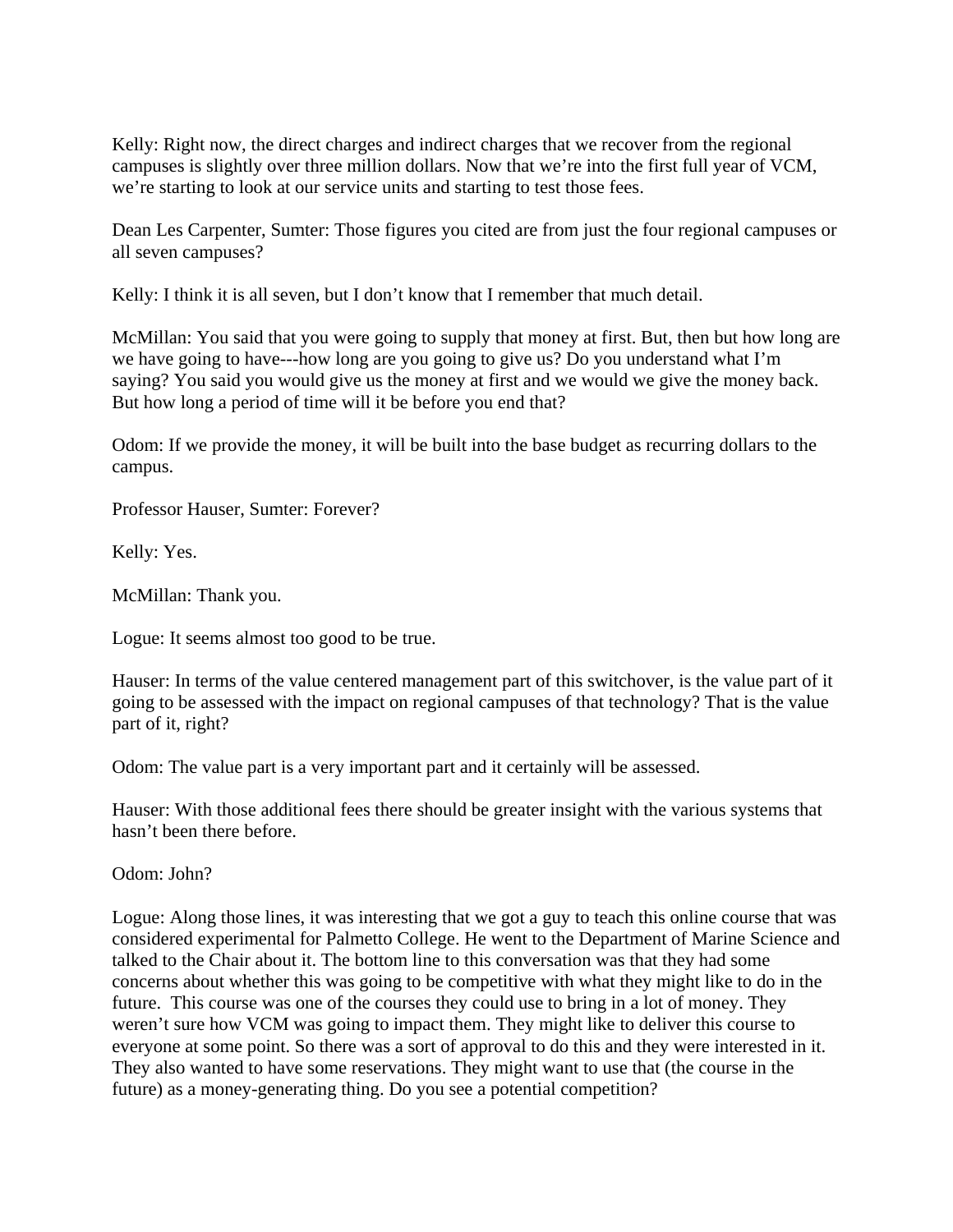Odom: Yes, I do. That's one of the things that we have talked a lot about in this meeting, i.e., the competition between Deans, schools, and certainly campuses at some point. I think we got to take a very close look at that to make sure that what we are doing is best for the entire University --- by that I mean all the campuses of the University. I look upon that as something that should happen in my office to make sure that we're not doing things that we shouldn't be doing. I expect some deans to try to have some courses in their college that don't belong. We have a Curriculum and New Course Committee of the Faculty Senate and it has to come through my office also. Competition is good but it's not good when we start pitting one college or one department against another one. The Provost's Office needs to keep a very close look on that and a finger on the pulse to see what's happening. We are encouraging deans to work it out among themselves with a memorandum of understanding of how revenues might be shared or how we might do various courses, and I think the same thing might happen with regional campuses. I have to tell you that because I believe in what we're trying to do with Palmetto College and this concept, I want to see Columbia involved in teaching courses and use faculty here who are particularly good faculty and good teachers who will generate a lot of interest on the regional campuses. At the same time I am very interested in having the good faculty on the regional campuses that have expertise deliver not only to the other regional campuses but also to Columbia. If this works the way we would like to do, there is really going to be a lot of interaction.

Professor Fran Perry, Lancaster: Could you comment on any discussion that might be going on about faculty raises this year?

Odom: Yes, that is really a good point. There's a lot of discussion because we're all aware that that there have been no raises for the last two years and there probably won't be one this year. Rick Kelly might be able to deal with that better. I know that we've had discussion with the deans about potential bonuses or being able to carve out raises out of tuition increases. It is of great concern to all of us that we don't continue down this road of no raises at all. Rick Kelly, do you want to address that a little bit?

Kelly: Yes, if we start our budget process of contacting the colleges and campuses and determining what monies they feel they need for next year. The prelude of that is always to meet with the President and Provost and start talking about what they think are some of the top priorities in general for the University because what we're asking for from individuals are more specific issues. It was last Thanksgiving when we sat down with the President and the Provost and they asked us to build in raises into the next year's budget for the faculty and staff of our campuses. The challenge there is that clearly there isn't only one priority on our campuses. We've talked about the quality of service that I think that the gentleman from Sumter was asking about. I think some of the problems that we have in distributing our service level is just not human resources. Its equipment and technology and things like those that are obsolete on our campuses and they're enormous. That is a priority for us this year as well. But the top priority for the President, Provost, and us was a raise. We're starting to work through that. We're starting to develop those numbers, how it can happen, and where it can happen. We're not going to get new money from the General Assembly to do this, so it is internal to us. We can talk about some of the contracts and grants issues, but that's separate. The additional money is tuition. We have to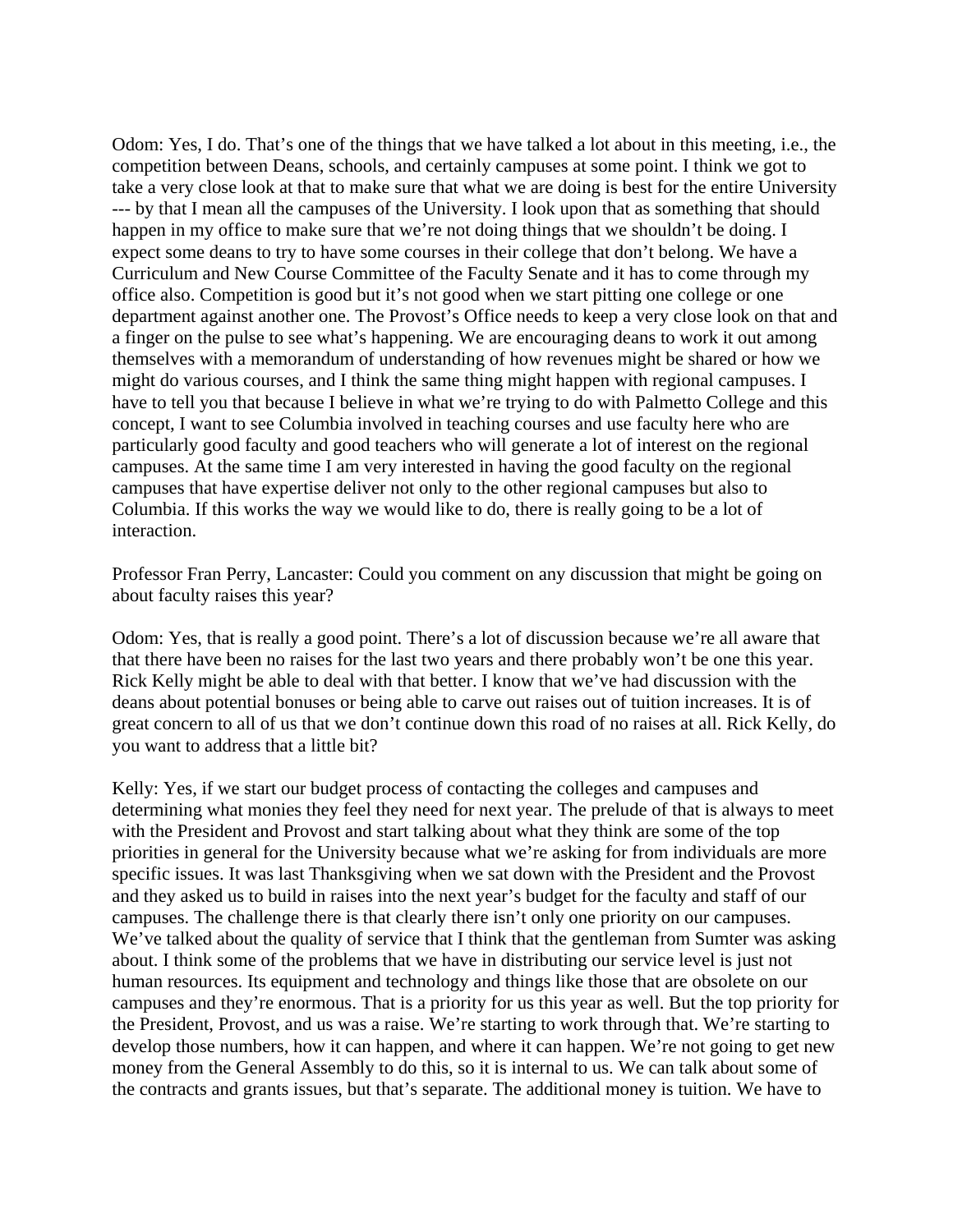buffer that with how much cut we're going to get. The Governor's budget proposes roughly a three percent cut but if you look carefully at the way he begins the budget, he's already taken one percent which was taken this year, so that's a four percent cut. We would be somewhere in the five to six percent range with all things considered.

Logue: This changes the subject a little bit, but it reflects some concerns that I have heard from faculty members on my campus and other campuses. It's related to the fact that we are getting suggestions that we should be a little more active at bringing in outside research money. That's translated to some apprehension of junior faculty members. I'll just speak for my campus who feels that they are now going to be looked at in terms of having to bring in funded research in addition to everything else that is on their plate for T&P. I'm not sure it's not a general reflection of some of the direction the overall University is in. Can we get your comments on that?

Odom: Thank you, John. I think the President has said that he feels that every campus of the eight is capable of bringing in more research money. We're certainly trying to do that on this campus. Our funds are up this year from last year about four percent right now. Dr. Sorenson feels that if we're in higher education, even with the differences of work loads and missions of the different campuses, there should be some expectation that scholarship will take place. You and I have discussed this ever since I have been Provost about what scholarship is and how we can enunciate that for the regional campuses. I do see some increased expectation.

Hauser: I guess the problem with that; there is an expectation with negligible support to fill that expectation. I mean it is all well and good to command research, but it's like people want us to be 40% research, 40% teaching and 40% service, with no raises. So we're supposed to give 120% time for 80% pay. We have those expectations constantly communicated and in some cases campuses are actually belittled. I am one of the junior faculty members for whom it is increasing personal anxiety a great deal because I came in here to teach, to be a teaching scholar, and now I'm being told that is not my job anymore. This is very disconcerting.

Odom: I am not sure that you're being told that your job is not to be a teaching scholar. In fact, that is what I would say your job is. I think that is what the President would say as well. I understand your anxiety. I am talking to faculty on this campus about exactly the same thing. But there is an increased emphasis on research and external funding. As the budget goes down, external funds are one way we can help the situation, although in a very restricted way. I certainly understand that and again I think that there is recognition that there are different missions for different parts of the University and the expectations are different for different parts of this University. I will say that Harris Pastides and I have had several long conversations, and I am sure he shares this concern; if we are asking people to do more in terms of research, the infrastructure and opportunities and everything that goes along with research needs to be available to everybody involved. I think that he is sympathetic to that, and I think that he is planning on addressing those issues. I know that he has visited some campuses. I don't know if he has visited all campuses, but I hope that you would encourage him to visit your campus and talk to him about your research needs as a campus and as individuals. I think that he will be very helpful to you. I understand what you're saying because I hear it everyday.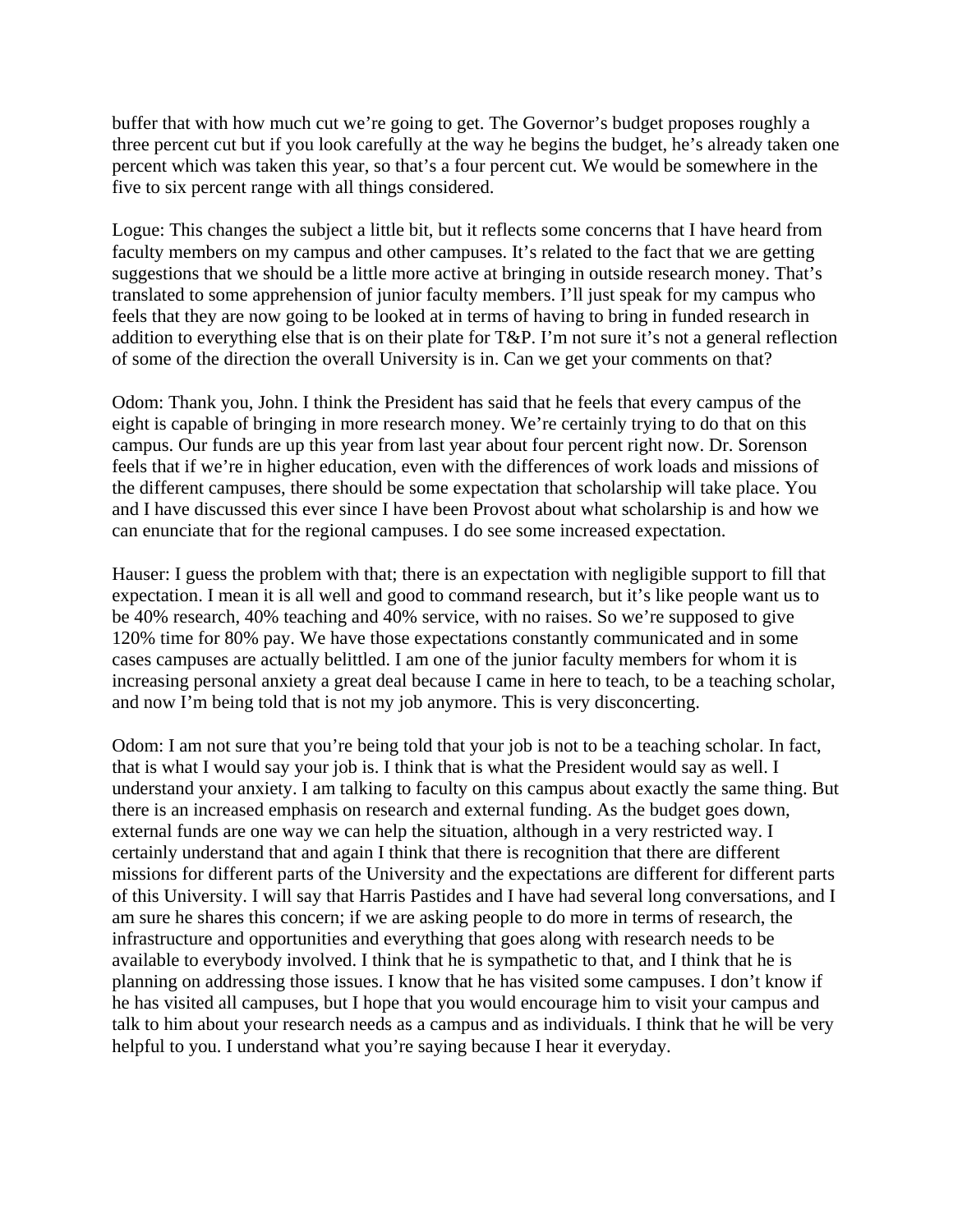Professor Pearl Fernandes, Sumter: My concern was the same thing in the sciences. It's one thing to get publication duties. Sometimes you can get some funding, but to get externally funded research money with sciences you have to have facilities. You have to write in your grant what lab facilities you have. Right now I think that with many of our two-year systems, we don't have the facilities to be able to write these grants.

Odom: I understand. The one suggestion that I have is to enter into a collaboration with somebody on this campus. That would help. I would hope that our faculty are interested in having that occur.

Fernandes: I was recently told that the two year campuses are not part of particular systems grants.

Odom: I know a little bit about that. The National Agency for the Brim Program, which is a biomedical research infrastructure network program, has directed money toward undergraduate institutions but they are four-year institutions. What they are trying to do in that particular grant is to increase the personnel capacity to do bio-medical research. They are interested in people at graduate or medical schools in furthering their careers in bio-medical research. We have had some discussion but can't do something there with the two-year institutions. First of all, money is limited. It seems like a lot of money but it is spread out all over the state to the three research universities. This year, it is my understanding they actually had to limit the funds they had to five different four year institutions and there was competition among those. So at this particular time, again I think cooperation with somebody here is advisable.

Hauser: When the idea of collaboration is brought up, there are some fields that are not well represented in terms of number in the state or on the Columbia campus. One of those areas of course is speech. I think there are three faculty members Speech and Rhetoric available to a scholar such as myself on the regional campuses. In fact, on most of the regional campuses I don't think there is actually a speech degree.

Odom: This will be my last appearance before this body. I appreciate everything that this body has done over the last seven years, and thanks a lot.

Logue: If we can indulge a little more of your time. The RCFS on behalf of all the regional campuses wishes to express our appreciation to you, both for your friendship and for your leadership. You've listened to all of our complaints with patience and sympathy. You have offered solutions to us in many cases. You've worked with us really well and we appreciate that. You've answered all of our questions with candor and you've given us wise counsel and led us in a collegial discourse by your example. We consider you a true friend. We have a little token that we would like to present to you, that is to represent the esteem with which we have appreciated this relationship and hope that you can use it and display it at some point. It is a piece of sculpture by an artist in Lancaster. We do appreciate this friendship.

Odom: Thank you very much. That is wonderful, John, thank you.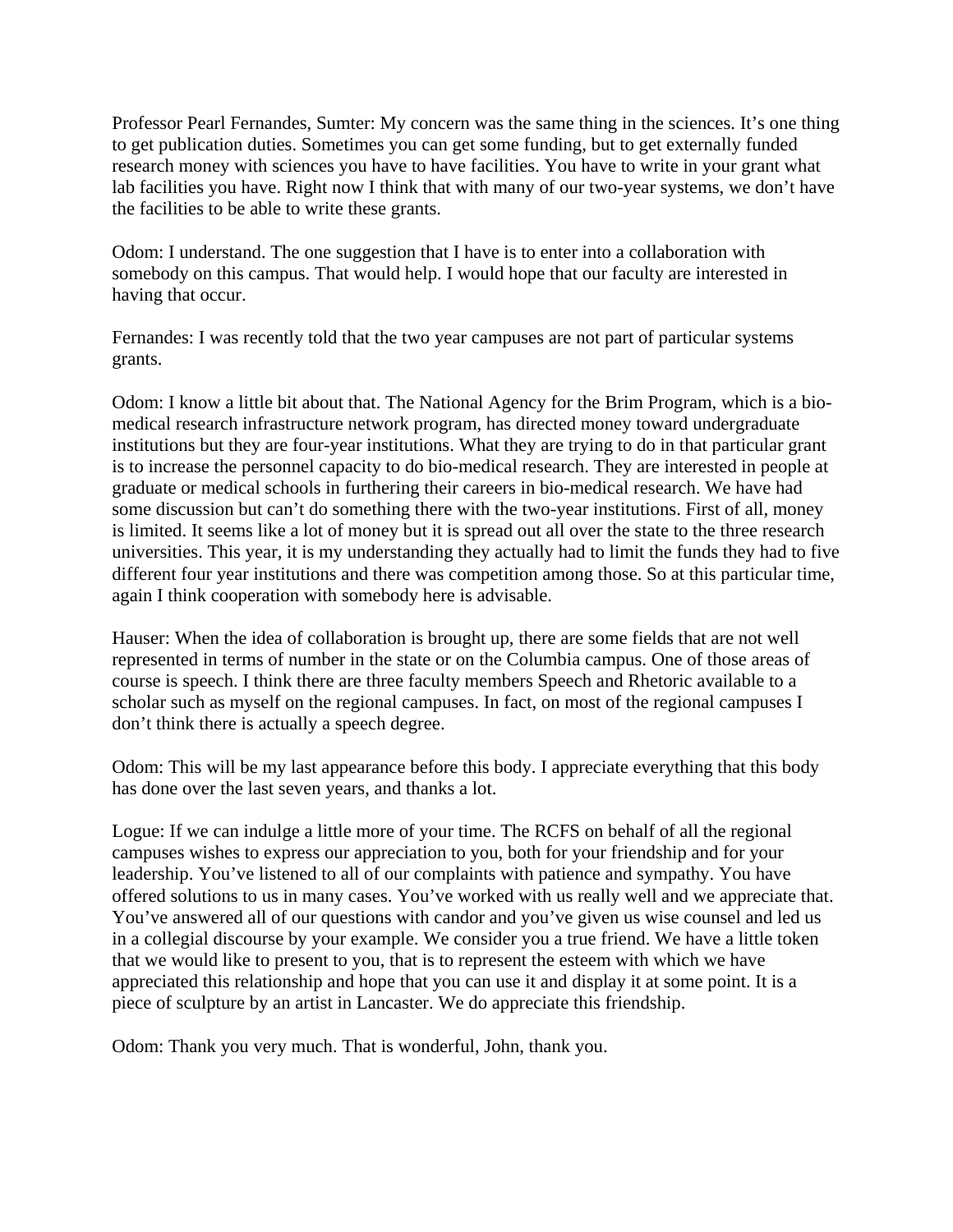Logue: There is an agenda on the side table as I mentioned a while ago. Rights and Responsibilities will meet in Room 101H, Welfare in Room 853, System Affairs in Room 857, and the Executive Committee will meet in this room. The Dean's Meeting will be in 801I, and for lunch today we will be in the dining area behind Lumpkin Auditorium. We'll now adjourn for meetings.

# **Afternoon Session**

**I. Call to Order:** Logue: The afternoon session of the Senate will be called to order.

**II. Correction/Approval of Minutes for November 21, 2003, USC Sumter:** We will first have any corrections or approvals to the minutes of November 21. Do I hear any corrections? If not, the minutes will be approved as posted to the web site.

I would like to welcome to this afternoon's meeting Dr. John Duffy. Dr. Duffy was our previous Vice Provost and continues to be our mentor. We are always happy to see Dr. Duffy. We will go to reports of university officers. Dr. Chris Plyler Vice Provost/Executive Dean.

# **III. Reports From University Officers:**

Dr. Chris P. Plyler, Vice Provost and Executive Dean (See Attachment #2): Good afternoon. Most of my comments this afternoon were preempted somewhat by the remarks this morning of the Provost, and I will just review them very briefly. We don't have any indication yet from the General Assembly on how much our fiscal year 2004/2005 budget reduction will be. It is just too early in the session to know that, but we can certainly expect a reduction. Hopefully, it won't be in the double digits, but it's not going to be any better in terms of new money coming into the next year. We are going to have to continue work to spend our money smartly. It will remain tight in the foreseeable future, unfortunately. Aside from the Governor's budget proposal that calls for elimination of our Union and Salkehatchie campuses and the Life Science's legislation which includes of course the Sumter four-year question, there is only one other troubling piece of legislation that the Provost alluded to this morning and that is the tuition cap. That is something that we're opposed to. It would really be devastating particularly for the regional campuses if that should pass but it's a national issue as well as a state issue. We're tracking that legislation closely. He was correct that I accompanied President Sorenson and the Provost to the January 27th hearing of the Higher Education Subcommittee of the Ways and Means Committee where we ask for budgetary improvements. We've more or less tried to explain how the cuts have hurt us and I think I've represented you accurately in describing all the cuts we have endured and what we have to do to economize. It's really taken its toll on us, but we're continuing to do our job. We're not compromising in any way the instructional programs or our support to the students. You also heard about an e-memorandum that Dr. Sorenson sent to the faculty and staff of the Union and Salkehatchie campuses. It was a reaffirmation of his support for those campuses in view of the discussion that's been taking place in the various media about their inclusion in the Governor's budget. There is concern from those of us on the outside that we haven't heard emphatic words of support from Board Members or the President on this particular issue, and as the Provost alluded to this morning, he is choosing to issue statements of support but is allowing the issue to be discussed between the legislature and the Governor. He didn't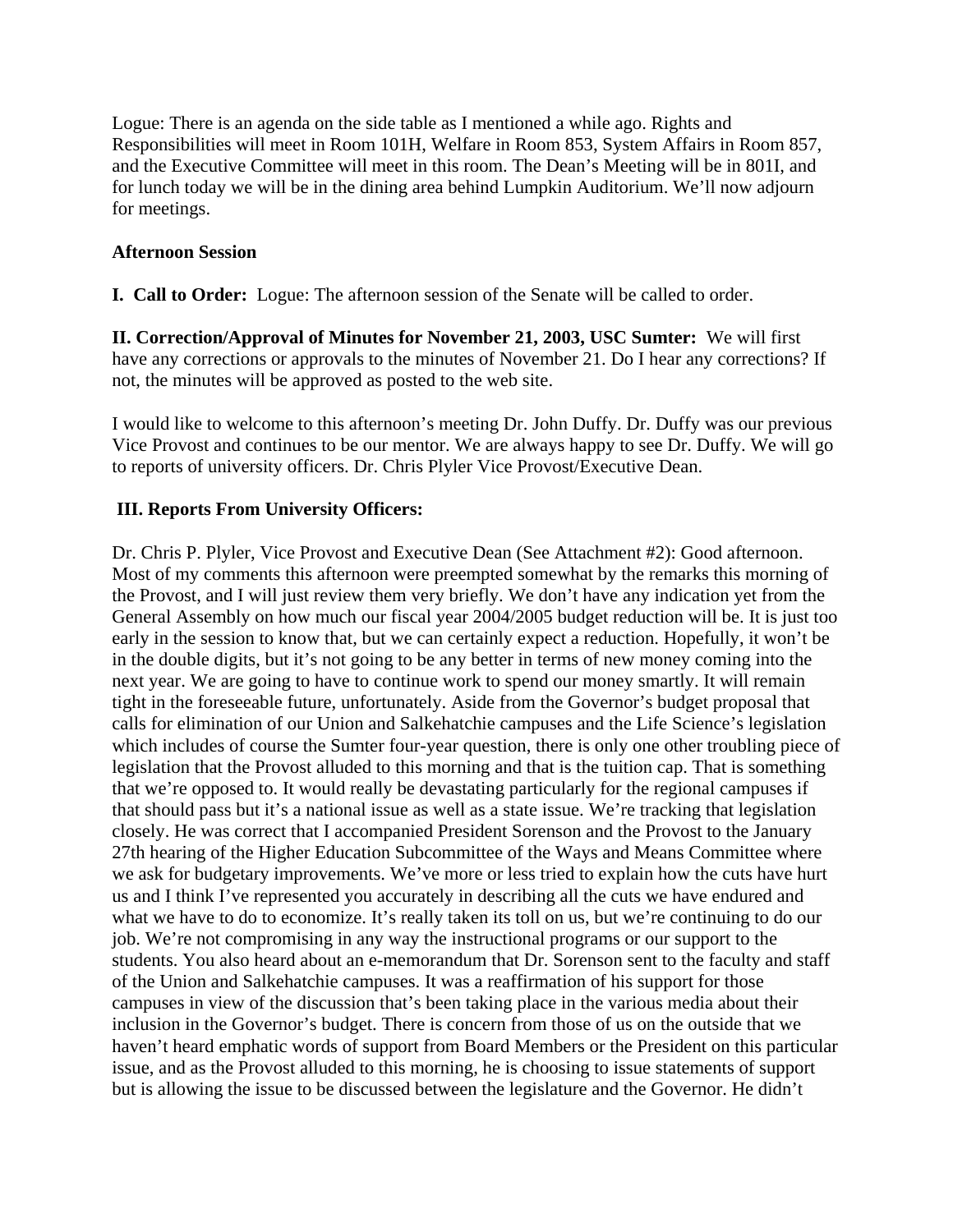want to be in the middle of that. He did see fit to assure Salkehatchie and Union faculties and staffs that his support cannot be any stronger. A lot of work is being done behind the scenes and he wanted them to be sure of that. He said something that I think we all need to hear, "We face this issue together and should always keep in mind that all our individual contacts are heard and do make a difference. Together we will continue our mission of outreach and engagement to citizens across the state of South Carolina." He is being purposeful in avoiding the subject. But a lot of work is being done behind the scenes.

Finally Palmetto College, I want to assure you that we're continuing our review of what work is being done by the Associate Dean of Academic Affairs, and the Business Officers, who are meeting in separate ways to discuss processes and procedures that will need to be proposed. I anticipate at least one more meeting of each of those committees to wrap up because I am melding together with Carolyn West a report or draft, which will come back to the faculties on the campuses and simultaneously to the Provost for review and critique once we get back the input from the draft proposal as to how Palmetto College will be implemented. We'll revise that, finalize it, and then together with the faculties, we will put together an implementation team, that includes Columbia faculty and staff, that will begin to make this a reality. I think it is at that point where we really know what the timeline will be for startup, even though in a way we have started with two courses this semester being taught. You heard about that earlier. This initiative is going forward. While you may not hear about it on a daily basis, work is being done. It is a pretty complex project we have here and we anticipated a great deal of resistance which surprisingly we did not have to encounter a whole lot of. I thought that from a Columbia perspective, it was going to be next to impossible. Thankfully, now we're at the point that the President is telling me to "get with it." That's an encouraging sign, but we can't just zap something out without great thought and consideration being given to it, and not only by administrators who deal with these processes and procedures and potential problems on a daily basis, but the faculty also needs to be driving these proposals, as I said many times before, and that will continue. I would say within the first week of March you will be receiving along with your faculty colleagues a rough draft of a melded proposal which hopefully will have everything that we could think of that we would have to encounter. Then we will expect for you and your faculty colleagues to read it carefully, add to it, and make suggestions, which surely will be given very strong consideration, and then we will revise it and go forward. I want to have that done with the faculties and Provost simultaneously in the interest of time.

Finally, there are a couple of announcements. The Columbia campus is apparently on its way to a process called holistic admissions that the President is really in favor of. The Admissions Committee on the Columbia campus had some reservations about it and I think even went so far as to recommend against it. But the President insists that this is what he would like to implement. It's going to require a great deal more examination of a lot more documents being submitted. It could cause average SAT scores on a whole for new freshman classes to drop somewhat; it may not, but it seems to me that it will. At any rate we're not sure about the impact on us, if any, and I just wanted you to know about that. You may hear more about that as we move forward. With that, I don't really have anything else to add. If you have any questions, I will be glad to answer them.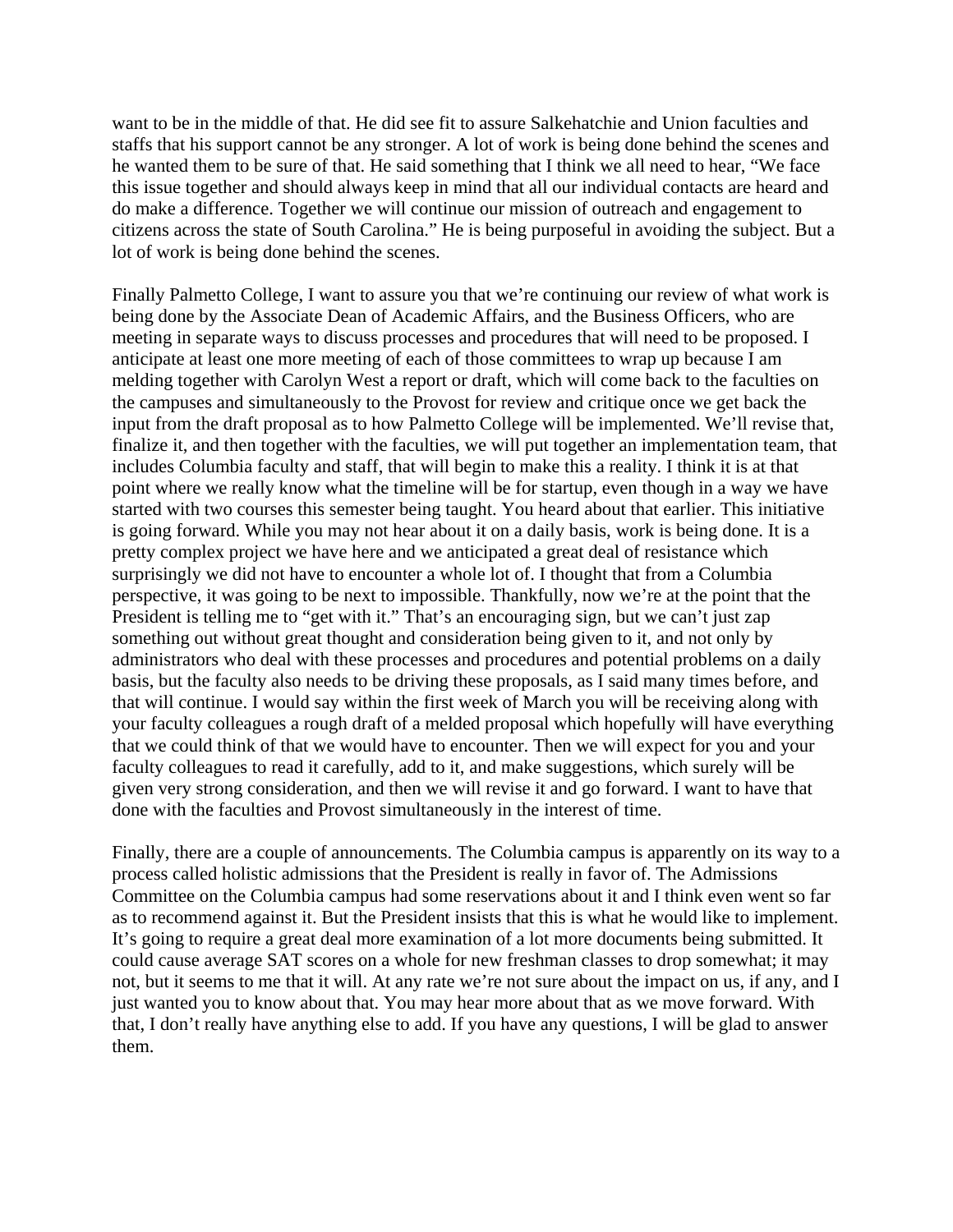Professor Castleberry, Sumter: In the last meeting of this organization, seven specific motions concerning Palmetto College were passed, and I have several questions about that. Have you had a chance to consider them? Once these are considered, how are they meshed with the activity of other groups?

Plyler: I have looked at the minutes from an editor's perspective, and I have looked over those recommendations carefully and see that we have taken into consideration most of what has been recommended there. But I would also include this in whatever is going to come out of the Associate Dean's deliberations because I think for the most part they fall under those considerations as something to be considered. Absolutely they should be considered. Will they be a part of the operations, the processing, and the decisions that drive the policies of Palmetto College later? In all likelihood, I think they were very constructive and I think they were given great thought. I think these recommendations have been given great thought in at least one of the committees, but they might not be at this point be exhausted, so I would anticipate that you will see more coming out of that committee as we wrap it up. They raise some interesting questions.

Castleberry: Concerning what's going on with the different committees: one of the recommendations is that maybe the faculty become more aware of the decisions that are in flux right now. I think the response to that was, "there's a webpage dedicated to that." How accurate or how timely is that web page?

Plyler: We will have the major subject areas, the information points, data points up within a week after each meeting. I think that is fairly reasonable, and we're doing that in house. But again the report will be all we have at that time, and as we have that in draft form, it will come to you as a faculty member. Feel free to respond in a format that will allow for why this may not be a good idea, here's how we might improve a particular segment, or this particular operating point/data point. If it realistically fits into compliance with general University policy and procedure, and it's reasonable in its presentation, I don't know why there would be any resistance. But again, we've got a lot of people looking at it. We've got to be able to make it workable, and again the implementation committee will have a pretty huge responsibility in taking that into consideration.

Professor Chris Borycki, Sumter: Are there any faculty on the implementation committee?

Plyler: We don't have an implementation committee yet, but there will be. There will be, absolutely. That won't come until after we've gotten the document. Then, what do we do with it? We have to have a cross-section of Columbia representatives. This is where it happens for the most part until it gets to the campuses. We're going to protect the identity of the campuses as much as we can. Thank you very much, good to see Dr. Duffy with us, and thank you and Happy New Year.

Logue: Thank you, Dr. Plyler. The Associate Vice Provost.

Dr. West asked that I convey her regrets for not being able to be with you this morning. She had oral surgery yesterday.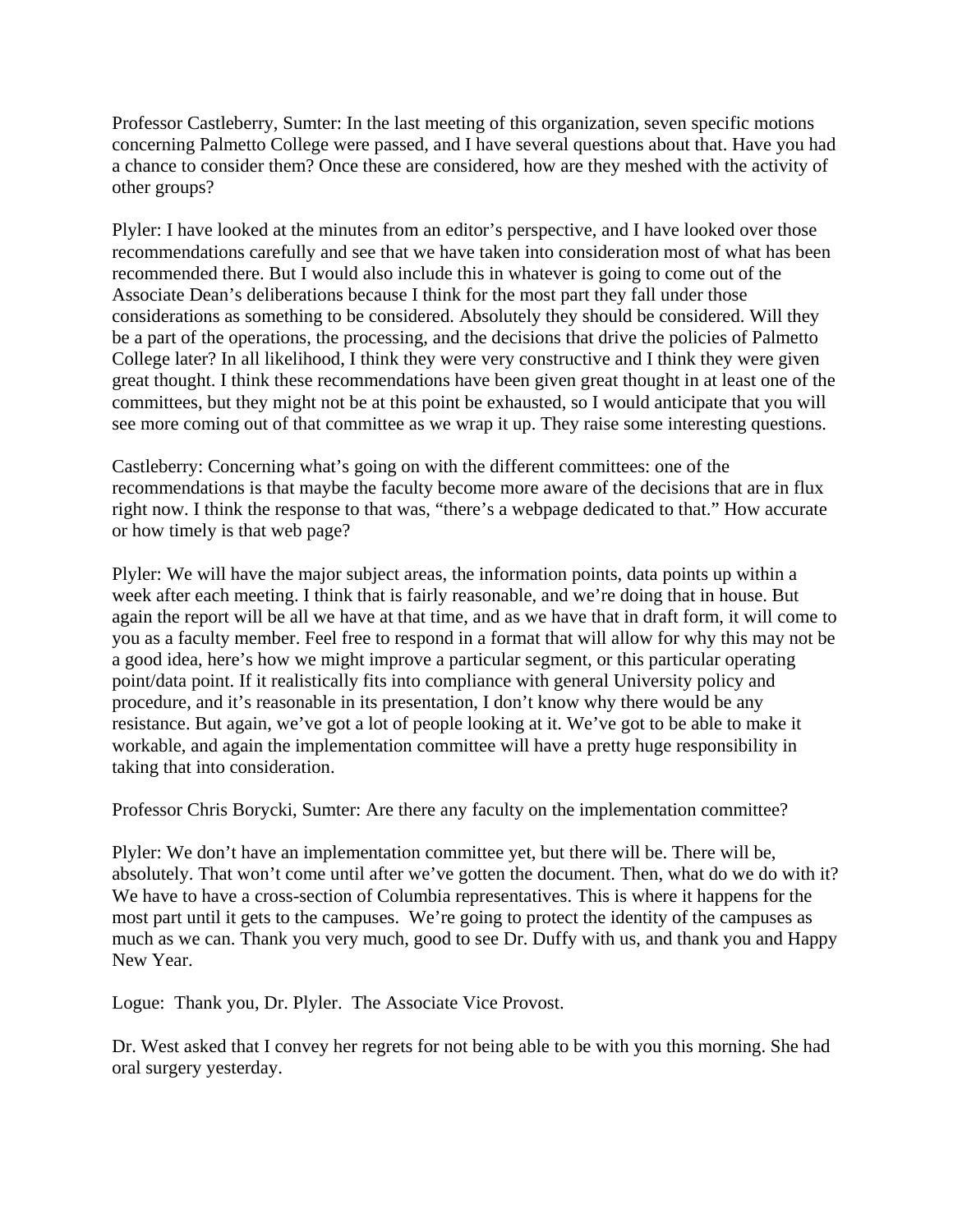We'll move to Reports from Regional Campuses Deans. USC Lancaster Dean John Catalano.

Catalano, Lancaster: Submitted Electronically. (See Attachment #3)

Logue: Thank you, Dean Catalano. USC Salkehatchie Dean Ann Carmichael - Associate Dean Mary Hjelm.

Hjelm: Dr. Carmichael is attending another meeting, and she thought she would be back by now to make her report; however, she has also submitted it electronically. Thank you. (See Attachment #4)

Logue: Thank you. USC Sumter Dean Les Carpenter.

Carpenter: Thank you, sir. Our report has been submitted electronically. We ask that you read it and thank you. (See Attachment #5)

Logue: Thank you, Dean Carpenter. USC Union Dean Jim Edwards.

Edwards: First of all, I can't let the opportunity pass to tell you that, the budget proposal that calls for the closure of USC Union and USC Salkehatchie, caught us a little by surprise but that's been the number one thing on our plates for a number of weeks now. I would like to tell you that our legislative delegation deserves a great deal of credit because they've stepped right up to the plate. House Member Mike Anthony, Senator Linda Short, Senator Harvey Peeler particularly took leadership roles. Also, the Senator from Sumter called to make sure that we understood that he was supporting us, as well as other representatives from all over the state. It is great to have that kind of support for our campus and realize that people do realize how important our campus is, particularly to our region, and I am sure that Dr. Carmichael would be saying the same thing about her area. Several of us are going to be celebrating our  $40<sup>th</sup>$  anniversaries next year. We have a committee underway right now to plan our celebration. Also, we're having a Founder's Day Celebration on the 18<sup>th</sup> of this month. Judge and Mrs. John S. Flynn have been supporters of the institution over the years that it's been there. We're honoring them and, of course, any of you are welcome to attend if you could. It is at noon. For Martin Luther King's celebration we had an excellent speaker, Major General Matthew Zimmerman, who is a Chaplain and Head of the Chaplain's Corp. for the entire army, and he is a native of Union. He was the first African American to earn a Master's Degree in Divinity at Duke University. He is an outstanding individual, and we had standing room only and great support. Thank you. (See Attachment #6)

Logue: Thank you, Dean Edwards. Associate Vice-Provost for Continuing Education, Dr. Sally Boyd.

Boyd: Somebody asked me this morning, "How do you like working for VCM?" and I just said, "I just love it, everything is great. Everything is going so smoothly. This is such a wonderful idea that I don't know why we didn't think about it earlier!" Right, John? Isn't that exactly what I said? At the same time, our unit is immersed in getting the schedule of classes ready for summer and fall. We are dealing with numerous challenges that VCM is bringing to us and the issues are turning out to be more troublesome than we had anticipated. We're committed to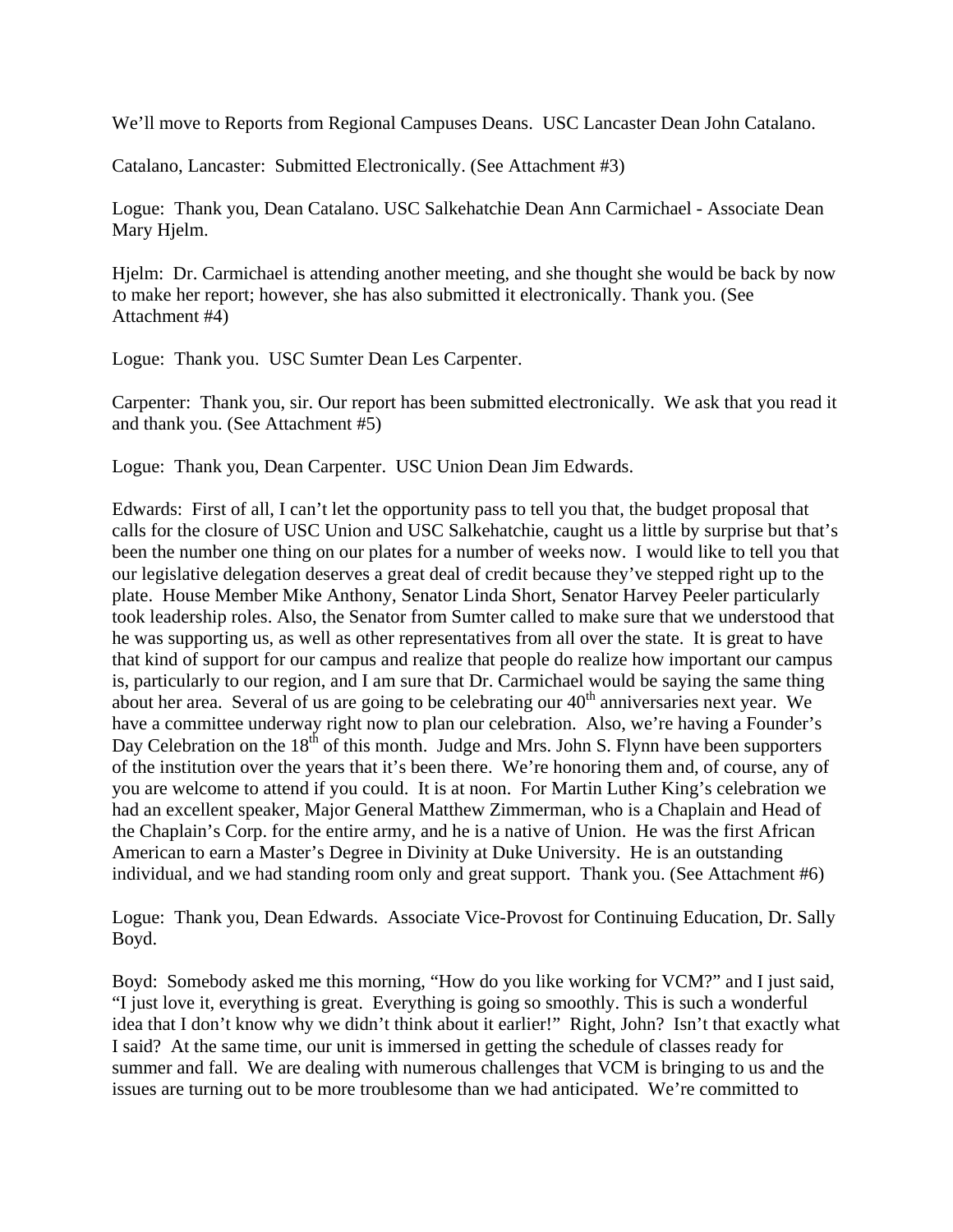working through them and resolving them in the best interest of the University and the best interest of students at the University. Along with Harriet Hurt and others, I continue to enjoy working with BAIS students and some of you who work with BAIS students on your campuses. We're learning together in this effort. We look forward later this semester to having two celebratory events: the induction ceremony for Alpha Sigma Lambda which is a national honor society for adult students, and also the reception that we hold each year to honor the recipient of the Steven L. Dalton Distinguish Teaching Award. We're facing some challenges now, but we're going to do everything we can regarding dedication, commitment and a positive attitude. (See Attachment #7)

Logue: Thank you, Dr. Boyd.

# **IV. Reports from Standing Committees:**

Rights and Responsibilities, Professor Danny Faulkner, Lancaster.

Faulkner, Lancaster: Good afternoon. At our November meeting our committee moved the adoption of some language to be added to the manual dealing with termination of tenured faculty. I will relate a little bit of history once again. We had actually approved such wording in a document a couple of years ago, but it had never been submitted to the Board for approval. There were some administrative issues that the administration looked at and made a few recommended changes, part of that dealing with comparisons to the Aiken, Spartanburg, and Columbia manuals. This document was then sent back to us with these suggested changes. We had gone over them in the November meetings looking at these. We didn't see any real problems with these and we thought they were good changes, so we moved to adopt that. This was put on the website for your perusal. However, at the November meeting, I also reported that the committee had a couple of small changes; by the way, we did expect that they would be ruled substantive and we would not vote on it then with the understanding that we would vote on it today. I did mention in our report of the November meeting that we had a couple of small alterations that I didn't think were important. It turns out that the version that went up on the web actually had incorporated one of the two changes that we wanted anyway, so now we're down to one small change from our November meeting. I also said that we would make that change available in the amendment on the website, but that wasn't done. Don't worry about the details. I will share with you now the one change from what is on the website, and I think you will agree it doesn't matter too much.

Under Part B, there is a heading: "Termination Because of Bona Fide Reduction in Staff," and it has number one, "Termination Because of Financial Exigency." In the second paragraph it says: "A committee of the local campus faculty must participate with the administration's decision that a condition of financial exigency exists or is imminent and if all feasible alternatives determined of all tenure appointments have been pursued." The next sentence in the original draft as put on the website reads: "This committee shall consist of five members of the faculty appointed by the chair of the local campus faculty organization with concurrence of the Regional Campus Faculty Senate Executive Committee." Now we didn't like that wording and in our November meeting we agreed that we wanted to amend that sentence to read: "This committee shall consist of five members of the faculty elected by the local campus faculty organization." That way that the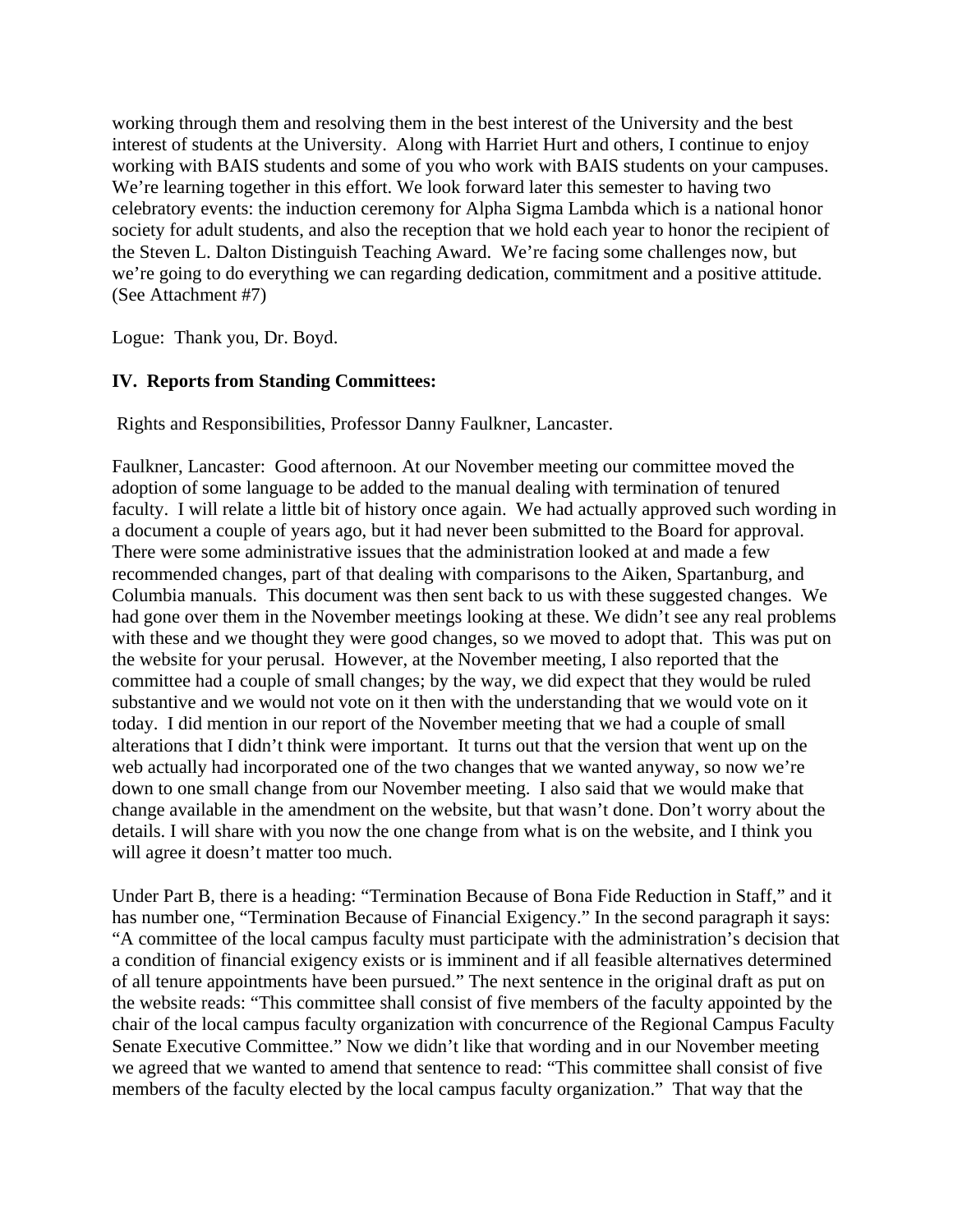committee remains a local committee and the Regional Campuses Faculty Senate Executive Committee is not involved. I think that is a fairly minor change.

Castleberry: You indicated that there were two changes that you were considering.

Faulkner: From the last time we wanted to make part of the motion?

Castleberry: But one had already been incorporated.

Faulkner: Had already been incorporated by the version.

Castleberry: What was that?

Faulkner: Very good question, Robert. That had to do with the makeup of the committee, under procedure A, reading: "Termination for Failure to Perform Duties Due to Incompetence and/or Habitual Neglect," and so forth. We noticed that it didn't define the Tenure Review Board until very late. We thought the Tenure Review Board should be defined from the very beginning. The amended document that was on the website didn't do so. It just identified that the tenure review board was going to be the Grievance Committee and identified it as such. Everywhere in the text where it said "Tenure Review Board" it just changed to "Grievance Committee." Our amendment resolves of that problem. Does that answer your question?

## Castleberry: Alright.

Faulkner: This morning we were looking at this other sentence and if you would allow, we moved unanimously to amend the motion already out there. I guess when we discuss this under old business, we will take this amendment from this morning first, and then the actual motion to adopt this. The last sentence, with the committee talking about the elected committee under financial exigency, reads: "The committee must participate in the formulation of criteria for determining termination. Length of service may appropriately be included among the criteria." The final sentence originally stated: "The committee itself, through appointing persons and/or groups as agents, must participate in the decision as to which individual shall be terminated." We thought that was a bit wordy. We didn't know exactly who these appointed persons or agents might be, so we are moving this today to delete part of that verbiage and replace that sentence with this sentence: "The committee must also participate in the decision as to which individuals shall be terminated." It's a much more compact statement, and I think we were assuming that these other agents they were talking about might be attorneys. I think attorneys are always going to be involved in these kinds of things if it goes to this kind of discussion anyway. So, it's a little less wordy. Are there any other questions of me at this time? I will see you in old business then.

Logue: Thank you, Professor Faulkner.

Welfare Committee, Professor Fran Perry: Professor Linda Allman, Continuing Education, will present the report for that committee.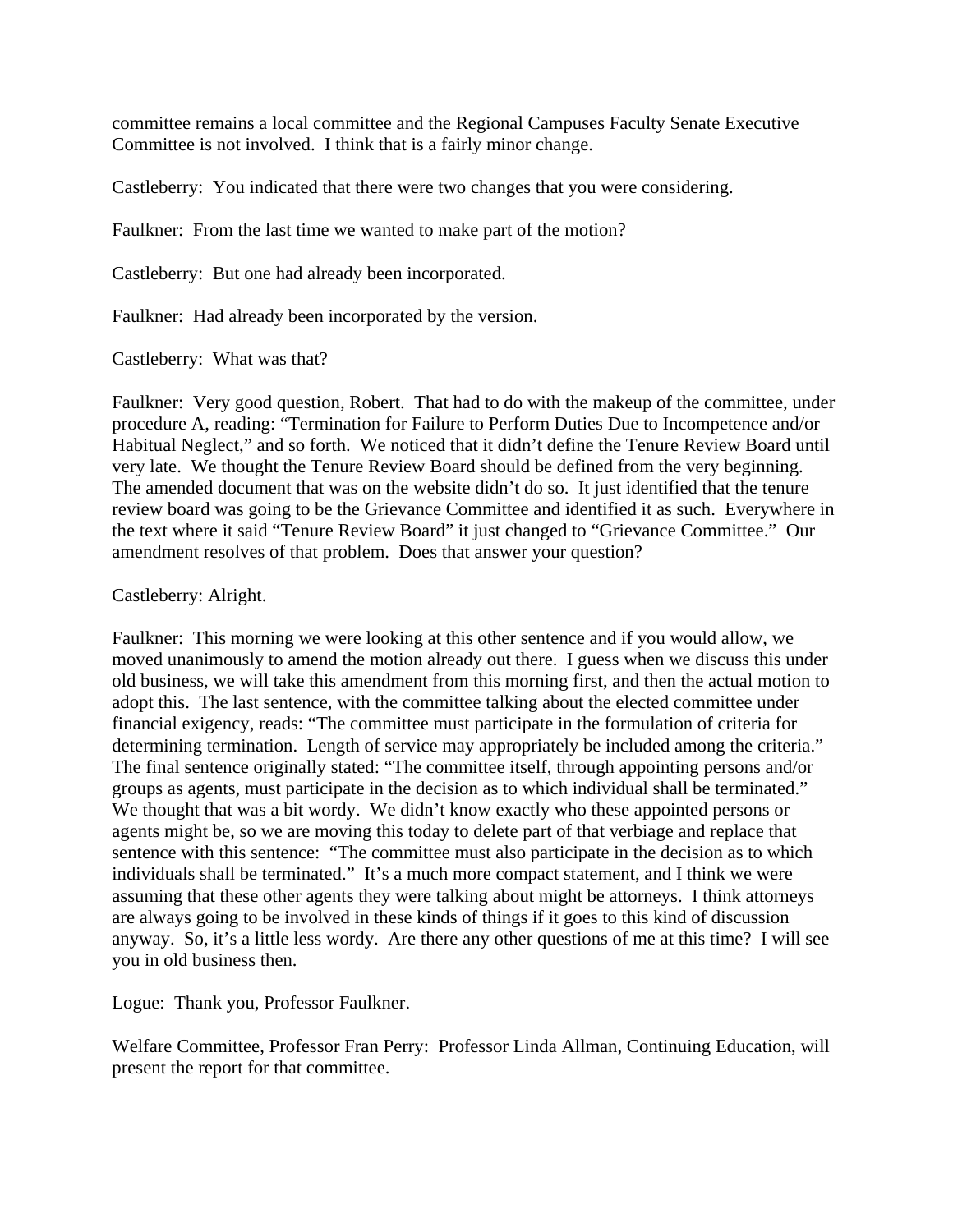Allman: We spent most of our time talking about the Tenure and Promotion Workshop which will be held on May  $11<sup>th</sup>$  at 10a.m. The morning session will be a panel discussion format. Panelists will be supplied with questions prior to the meeting. If anyone has questions they would like addressed by the panel, you can email them to one of the Welfare Committee members, and I am sure they will take questions from the floor as well. This is just a way to make sure things get covered. Lunch will be provided so participants will need to RSVP. There will be two breakout sessions in the afternoon. One is "Narrative Writing: Crafting Rationale into Your Files," led by Ron Cox. The second one is "Computers and Number Crunching." We will announce later the session leader when we have confirmed with them. The meeting will adjourn at 3 p.m. We ask that you announce this May  $11<sup>th</sup>$  date on your campuses. Your representative will distribute the flyer on your campus. We almost have that ready, so that will be out soon. The other item we talked about regarded the salary study. The committee will present this report at the final meeting of the year. The final business we talked about was the Faculty Workload Survey. We are revising the survey questionnaire with the prospect of repeating the survey next fall. (See Attachment #8)

Logue: Thank you, Professor Allman.

System Affairs, Professor Pearl Fernandes.

Fernandes: The System Affairs Committee will be presenting three motions, one under Old Business and two under New Business, concerning Palmetto College. The committee also discussed mechanisms for approval of courses and curriculum for Palmetto College. Thank you.

Logue: Thank you, Professor Fernandes.

Executive Committee, Professor Peter Murphy, Union.

Murphy: Some of this reiterates what we've heard before. I just thought I would re-emphasize some things. At the January  $23<sup>rd</sup>$  meeting (as with today with the Provost), Dr. Plyler emphasized that the primary concerns for this spring semester will be on maintaining the USC Salkehatchie and USC Union Regional Campuses and regional system as a whole. Dr. Plyler stressed that business should go on as usual and that regional campuses should persevere through these difficult times during which more is expected, in essence, with less. This is a corollary concern to tenure and promotion requirements as envisioned by T&P committees, and this next issue was discussed by the committee-at-large. It was hoped that consistent criteria be adhered to for the sake of clarity and fairness to candidates. Again, the continued support of Dr. Sorenson for the regional campuses was assured at the meeting and the importance of Palmetto College was emphasized with the note that while it might not begin as soon as initially anticipated, the Palmetto College is tentatively projected to begin in the fall of 2005. We are reminded that Dr. Plyler will come to the regional campuses upon their request to discuss any questions about Palmetto College. The essences of those reports by the Associate Provost at that meeting and the Standing Committees in essences have been brought up today. In closing I will mention to you that the Nominating Committee met today and will make specific nominations for Senate offices during next session in Lancaster, April  $16<sup>th</sup>$ . (See Attachment #9)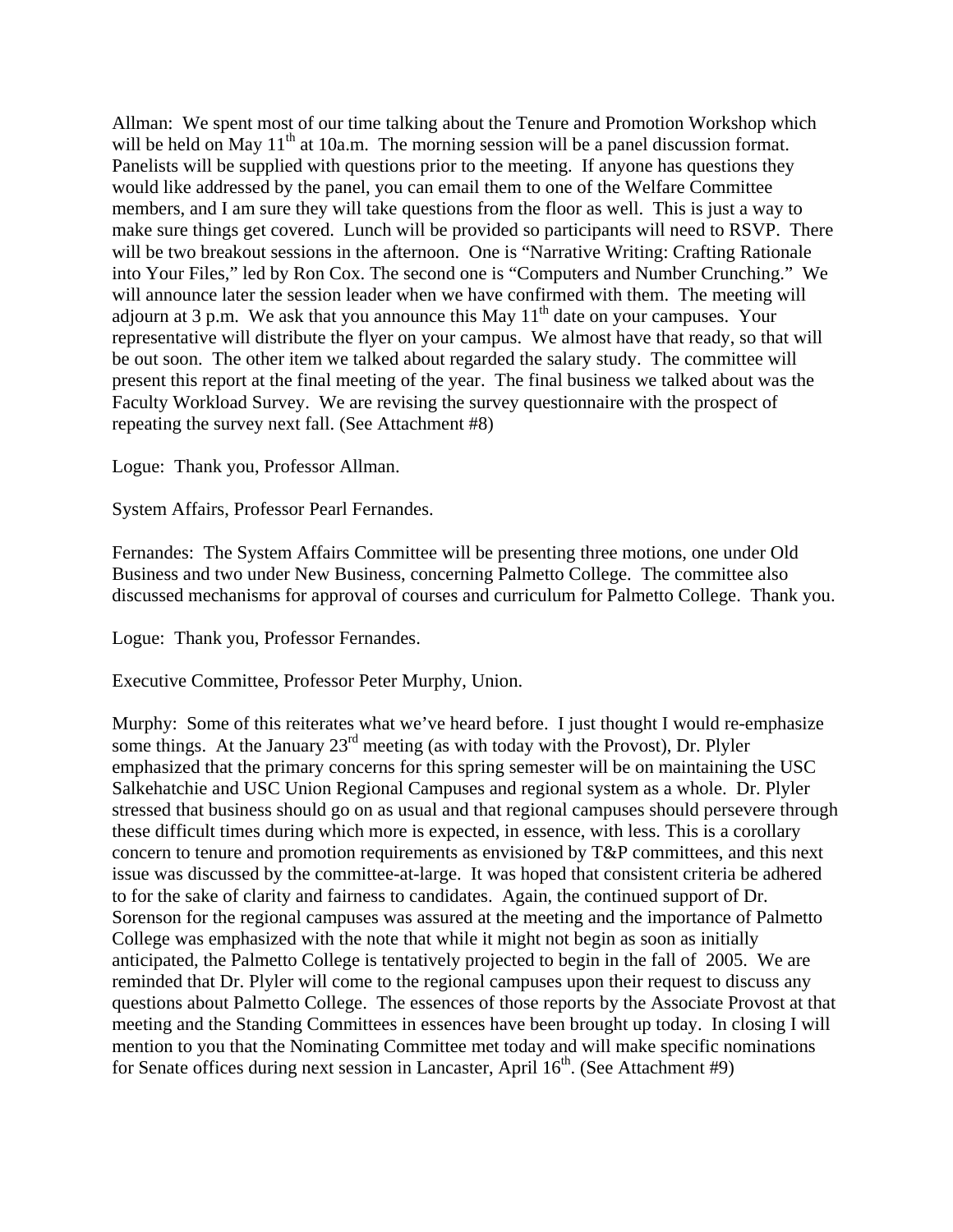Castleberry, Sumter: I do have a question for the Executive Committee. It relates to the fact that this organization will occasionally make motions that will then appear in the minutes. But I was wondering if the Executive Committee would think it appropriate to consider how specific motions then get transmitted specifically for action up the chain of command? It seems like something may need to be improved on there.

Logue: I think the manual does make stipulations that the Vice Chair of the Executive Committee is the person responsible to seeing that any motions or actions are forwarded up appropriate channels. "Appropriate channels" usually means that it goes to Kathy Hutto and from there to the Vice Provost or whatever level it goes to. This is my impression anyway. Other questions?

**VI.** Reports from Special Committees; Committee on Libraries, Eric Reisenauer, Sumter.

Professor Andrew Kunka, Sumter: Professor Reisenauer told me to report that there is no report.

John: Thank you, Professor Reisenauer.

Committee on Curriculum and Courses, Professor Robert Castleberry, Sumter.

Castleberry: The committee met for over three hours in January. The AIME designator has now been changed to PSTM designator. Also, the Pharmacy curriculum is going through some changes. Some of our campuses may want to know that Chemistry is requesting that their Chemistry 105 course add a lab component. That is currently an action that has been tabled, but we will again address it in February. I bring it to your attention. The committee also did approve the Math 111 Intensive course, which I know has already been offered on some campuses. I would like to remind you that colleges and schools suggest changes to their courses and curricula to the committee. If we approve these changes, they are then considered by the Faculty Senate. There is a webpage which indicates the final action of the Senate, so I will always direct your attention to that webpage. The committee meets again next Friday. I do have the agenda for that meeting but I do not have the specifics. Essentially, they will email the agenda to me and then sometime later, I will get a package of all the forms that will spell out the particulars. What I can tell you from the agenda is that among other matters we will be considering changes to the MRT curriculum and to the MRT 110, 210, 270, 302, and 380 courses. We also will look at changes to the Geography curriculum and also changes to the Geography 103 and 200 courses. I don't know what those changes are because I don't have the paperwork yet. They are also looking to delete Geography 210. What will happen is that as soon as I get the package, I will send a summary of that to the Associate Deans of the different campuses and then presumably they will get with you about that.

Logue: Thank you, Professor Castleberry.

Committee on Faculty Welfare, Professor Linda Allman.

Allman: We met twice. At the December  $8<sup>th</sup>$  meeting, the committee discussed the status of the Senate Bill #61 which would have addressed the discrepancies between the retirement buy in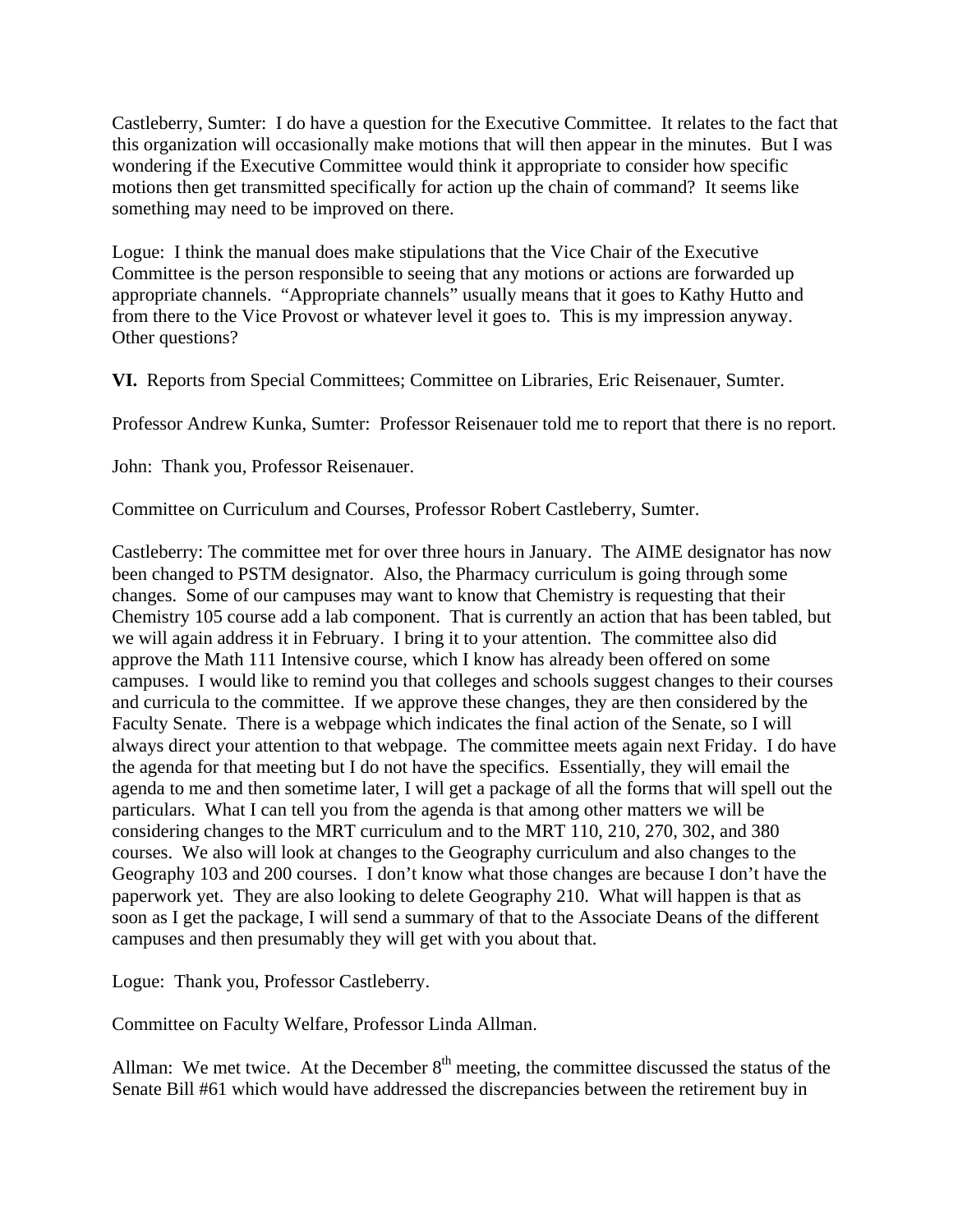prices for a year of service at a private institution versus a public institution. The price discrepancy is required under Federal Law; therefore, the proposed legislation will not be enacted. The Deferential Tuition Sub Committee polled Columbia campus on the feasibility and advisability of implementing deferential tuition at the undergraduate level. We'll be sending out additional surveys before we tally the results, so I don't have those. Jim Augustine agreed to present a draft resolution to the Provost regarding summer compensation for faculty members. The other meeting I wasn't able to attend.

Logue: Thank you, Professor Allman.

Faculty-Board of Trustees Liaison Committee:

Logue: The Faculty Board of Trustee Liaison Committee met once since the last meeting of this body. They were in executive session to handle a few personnel matters of honorary titles and such and two issues that are probably of interest to you were covered. One of these was mentioned this morning --- that the committee voted to endorse the formation of the Liberal Arts College and then it would go on to the major board. The President and Provost presented that for the second time. The President has presented the concept to the board before. The second item of interest was one that you have heard once before through the Welfare Committee. That was the results of the Columbia faculty endorsing the move to get pay raises for all faculties. The interesting part of it was that it was for all faculties, to include all regional campuses and four year institutions of the University. The President made the presentation to the Board, and the Board was very sympathetic to that. Obviously, there was a discussion of financial reality, but also with the encouragement that salaries be an order of priority from the Board's point of view.

Research and Productive Scholarship Committee, Professor Todd Scarlett, Lancaster.

Scarlett: I have no report other than to say that we will meet in two weeks to make decisions on the awards.

John: Thank you, Professor Scarlett.

Conflict of Interest Committee, Professor Dave Bowden, Continuing Education.

Bowden: Our committee has not met, so there is no report.

Logue: Thank you, Professor Bowden.

Regional Campuses Academic Advisory Council:

Logue: The Regional Campuses Academic Advisory Council has not met since this last meeting.

#### **VII. Special Orders & Elections**

We've already had a report on the Nominating Committee. I am sure that your representatives will be talking with you on your campuses about the nominating process.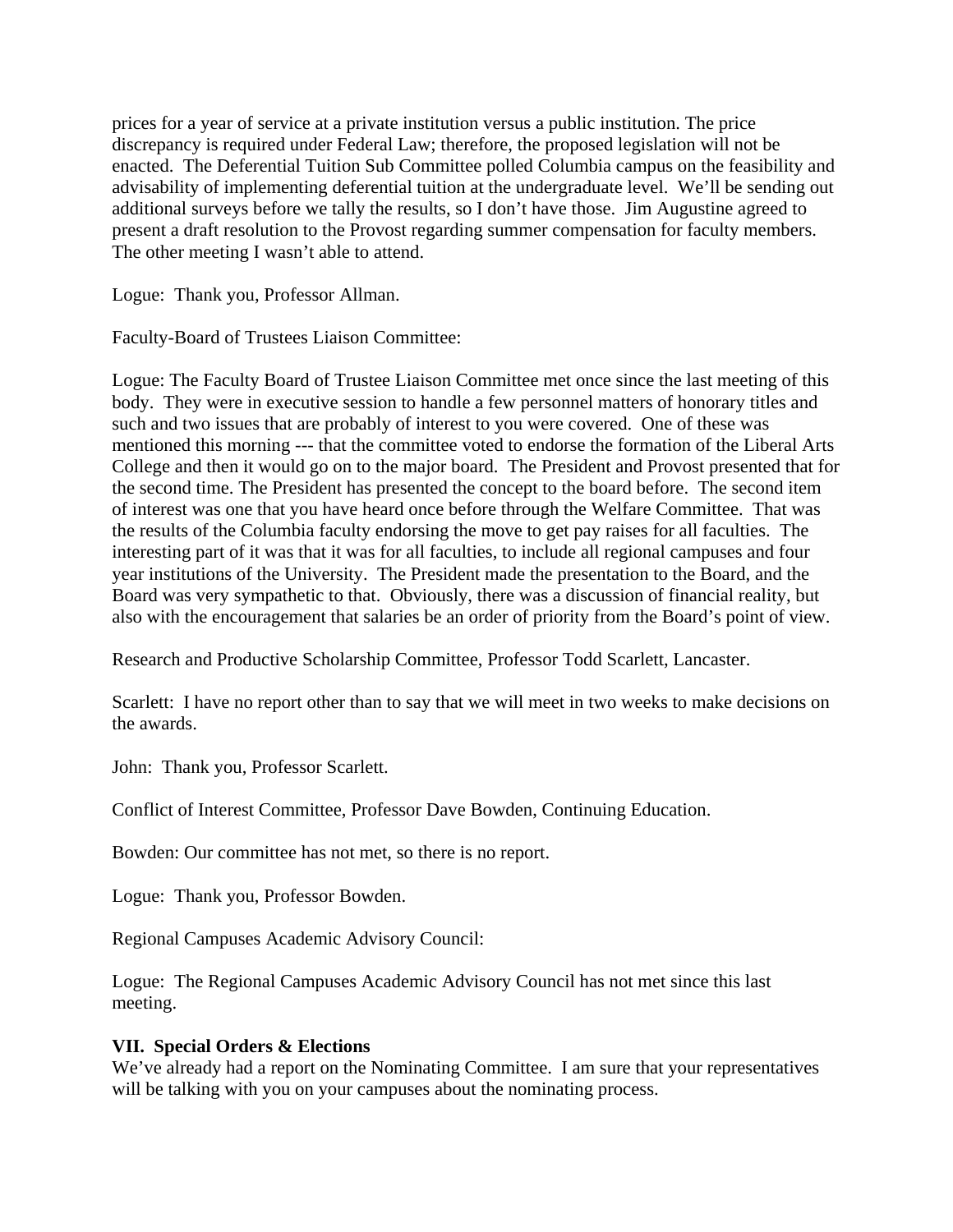## **VIII. Unfinished Business**

We'll move to Unfinished Business. Rights and Responsibilities Committee, Professor Faulkner.

Faulkner: We have a motion from the November meeting to adopt the language that is posted on the web site on termination of tenured faculty. Again we have an amendment from that or actually an alteration from the November meeting when we dealt with that. We have a motion from our committee this morning to make one slight alteration. I'll read that again. The wording under Section B. Termination of Bona Fide Reduction in Staff, under item one the second paragraph under item one, the last sentence of that paragraph currently reads: " The committee itself, or through appointing persons and/or groups as agents, must participate in the decision as to which individuals shall be terminated." This morning we moved that we change the last sentence of this paragraph to read: "The committee must also participate in the decision as to which individuals shall be terminated."

Logue: As a motion from committee, it needs no second. Is there any discussion? Some one call a question? All in favor of the motion as amended please signify by saying, "Aye."

Senate: "Aye."

Logue: All opposed, "no." No response.

Castleberry: I would like to suggest a procedural item. If you say that the original motion was to approve the wording: is it to approve the wording as posted on the web or that presented to this body? There is a slight discrepancy.

Faulkner: Again, it should be as presented to the body. We said in the November meeting it would be on the web with the changes we suggested, but that did not occur. Your sense to change the motion to accept as presented is appreciated. Can I make the motion individually at this point? I think I can represent the committee and the motion from committee. I've wondered about that myself. Thank you for coming down on one side or the other. I guess the original motion is to adopt the language as on the web site. We already approved a motion just a moment ago to alter the reading of that last sentence of that section. The motion from the committee is also to change the wording on the web site to the following and I will read this once again. It is the same paragraph under Section B, number one, second full paragraph. This was the sentence as it was originally put on the website: "This committee shall consist of five members of the faculty appointed by the Chair of the local campus faculty organization, with the concurrence of the Regional Campus Faculty Senate Executive Committee." We would like this to read: "This committee shall consist of five members of the faculty elected by the local campus faculty organization."

Castleberry: We have fewer than five.

Faulkner: No, we have five. Any other discussion?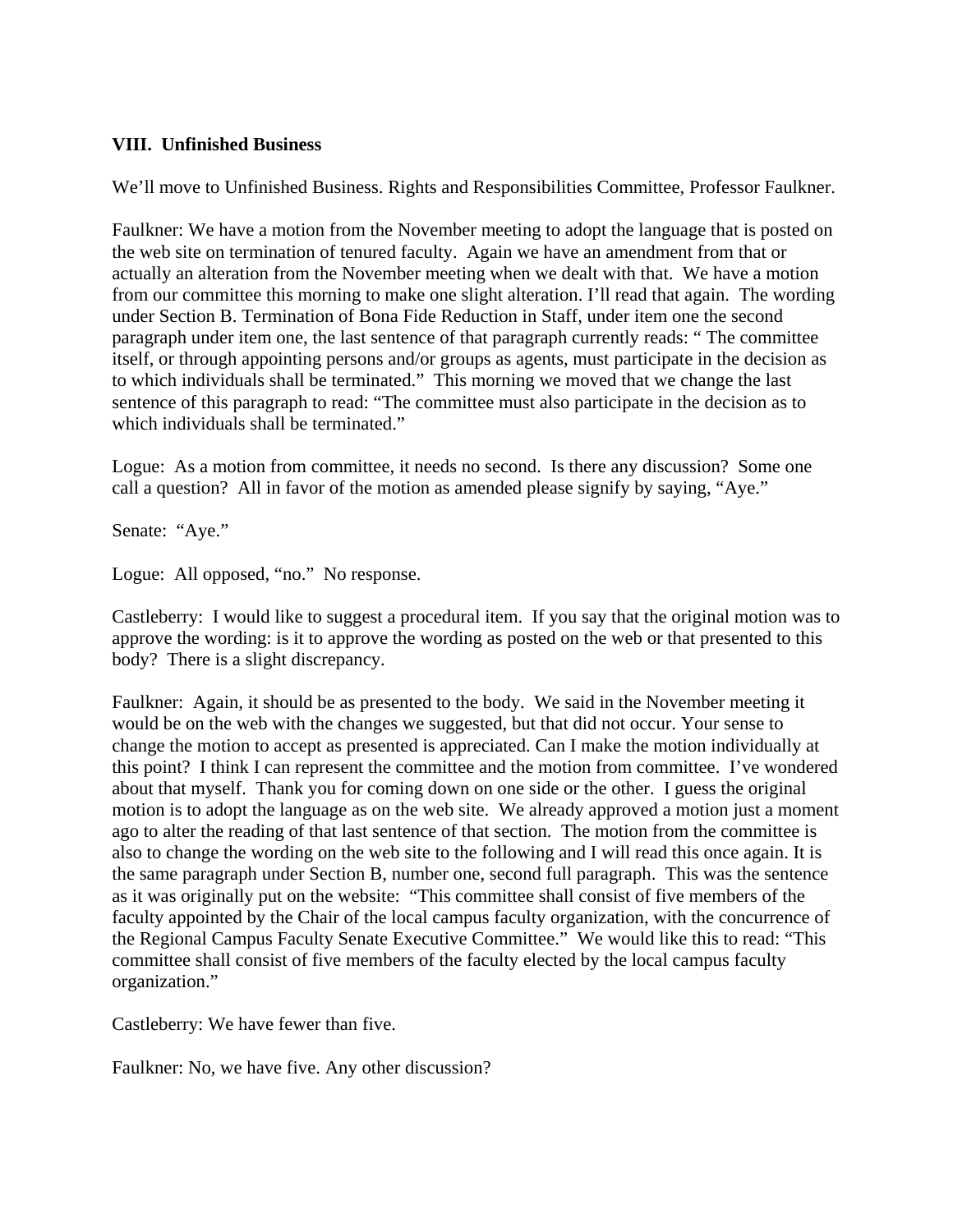Logue: Coming from committee again doesn't need a second. All those in favor of the motion as read by the Chair signify by saying, "Aye."

Senate: "Aye."

Logue: All opposed signify by saying, "No." No response. Ok, motion carries.

Faulkner: I guess the only final thing is the actual approval of this language of these two amendments.

Logue: Would you please repeat that?

Faulkner: I said we just voted affirmatively on two changes to the language of the motion, or the language of the thing we voted on. We need to vote on the approval as amended by these two items.

Logue: So you are making the motion that we approve the section on Termination of Tenured Faculty as amended?

Faulkner: As put on the web site and as amended today.

Logue: So we are voting on this section as now amended, the section of Terminated Faculty. All who are in favor of this section as amended signify by saying, "Aye."

Senate: "Aye."

Logue: All opposed, "nay." No response.

Systems Affairs Committee, Professor Pearl Fernandes.

Fernandes: At the November meeting we had a motion that was motion number seven that was tabled. Was given back to the committee to work on and reword it. The committee has worked on it and I will present the motion. The motion is, "support should be provided to any faculty teaching a distance education course. Such support should include but should not be limited to release time and specialized training. The release time can either be for the development of the course or the delivery of the course at the faculty member's discretion."

Castleberry: I believe that was specifically for Palmetto College.

Fernandes: I will reread it. "Support should be provided to any faculty teaching a distance education course. Such support should include but should not be limited to release time and specialized training. The release time can either be for the development of the course or the deliver of the course at the faculty member's discretion."

Logue: Any questions? This is a motion that is delivered to whom?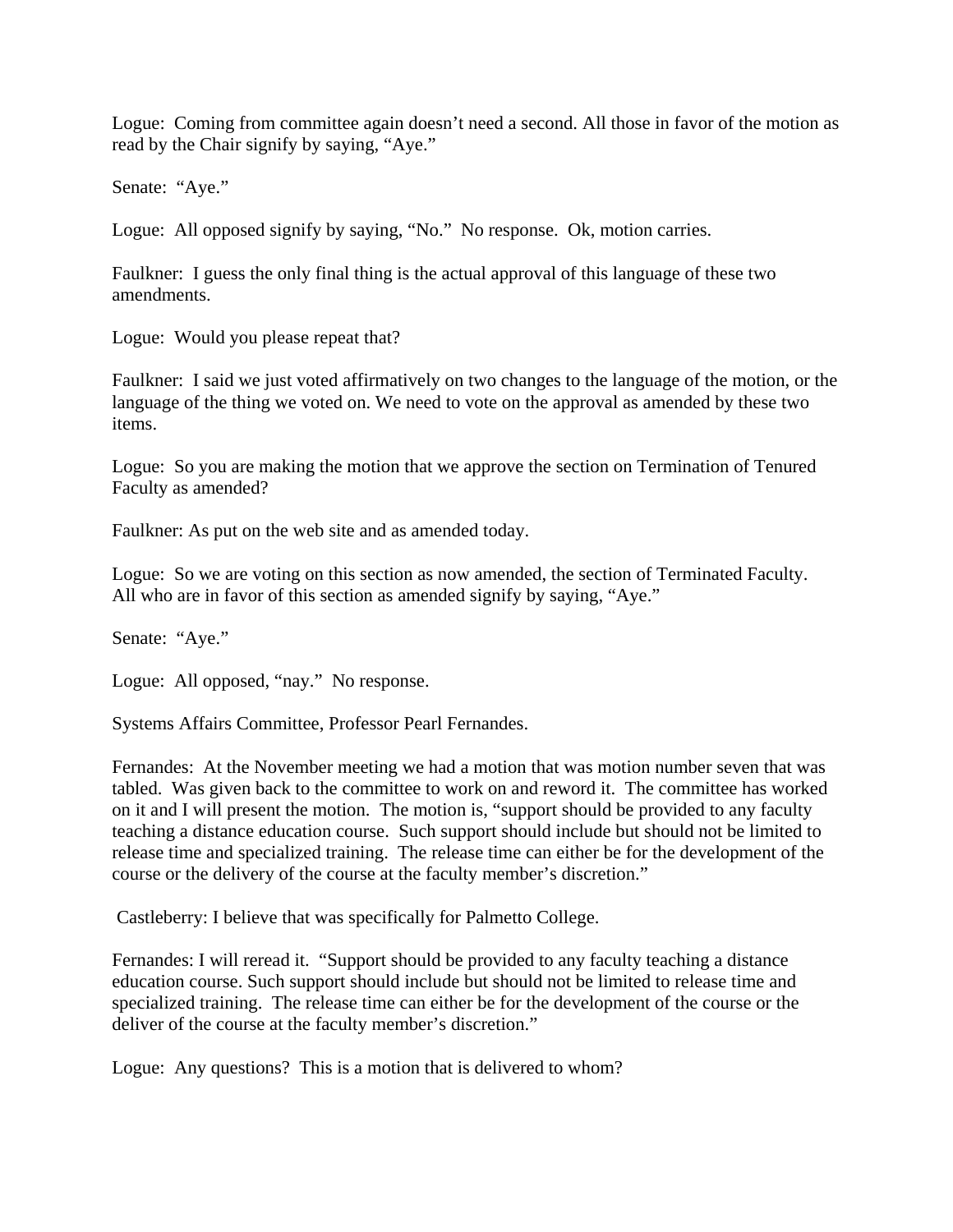Castleberry: Essentially, this body makes recommendations up the chain of command, so this would go as the last seven motions did last time into our minutes and then to the Dean.

Logue: So this is a recommendation to the Vice Provost for consideration and development of Palmetto College. All in favor of the motion signify by saying, "Aye."

Senate: "Aye."

Logue: All opposed? No response. OK, motion carries.

## **IX. New Business**

Do we have any new business?

Professor Pear Fernandes, System Affairs.

Fernandes: We have two motions under New Business. The first motion is that the faculty of Palmetto College are those faculty of the regional campuses who have clearance from four year institutions of USC. For example, Aiken, Beaufort, Columbia, Spartanburg, to teach 300 level or above courses, or are designated by the Dean of Palmetto College.

Castleberry: Essentially, is this to define who the faculty of Palmetto College are?

Fernandes: Yes. So this is just a motion again, going into the job proposal that you will prepare.

Logue: Do I understand that the motion is to establish the initial faculty of Palmetto College? It's the same recommendation?

Plyler: It's like a prescription for the kind of faculty to be approved to teach in any kind of college. Is that the way I am hearing it?

Logue: It sounds like a way to describe or limit faculty who are currently part of regional campuses who would be part of this Palmetto College. It seems from my recollection of going over the Palmetto College, that the faculty had a right, or at least we were indicating that the faculty had the right, to decide if they wanted to be part of Palmetto College or not. That was one element that I did not hear in this. But other than that what I heard was that that faculty who are approved by current processes and procedures to teach 300 and above level courses would be a part. Beyond that, the Dean of Palmetto College would have the right to appoint? Is that accurate?

Fernandes: Yes.

Castleberry: Essentially, it is my understanding that the faculty have been asked to define as much as possible our concept of Palmetto College. Clearly what you're going to have is a degree. If you have the degree you have the curriculum. If you have the curriculum you've got to have the faculty that proposes and approves that. What this does is the very first step of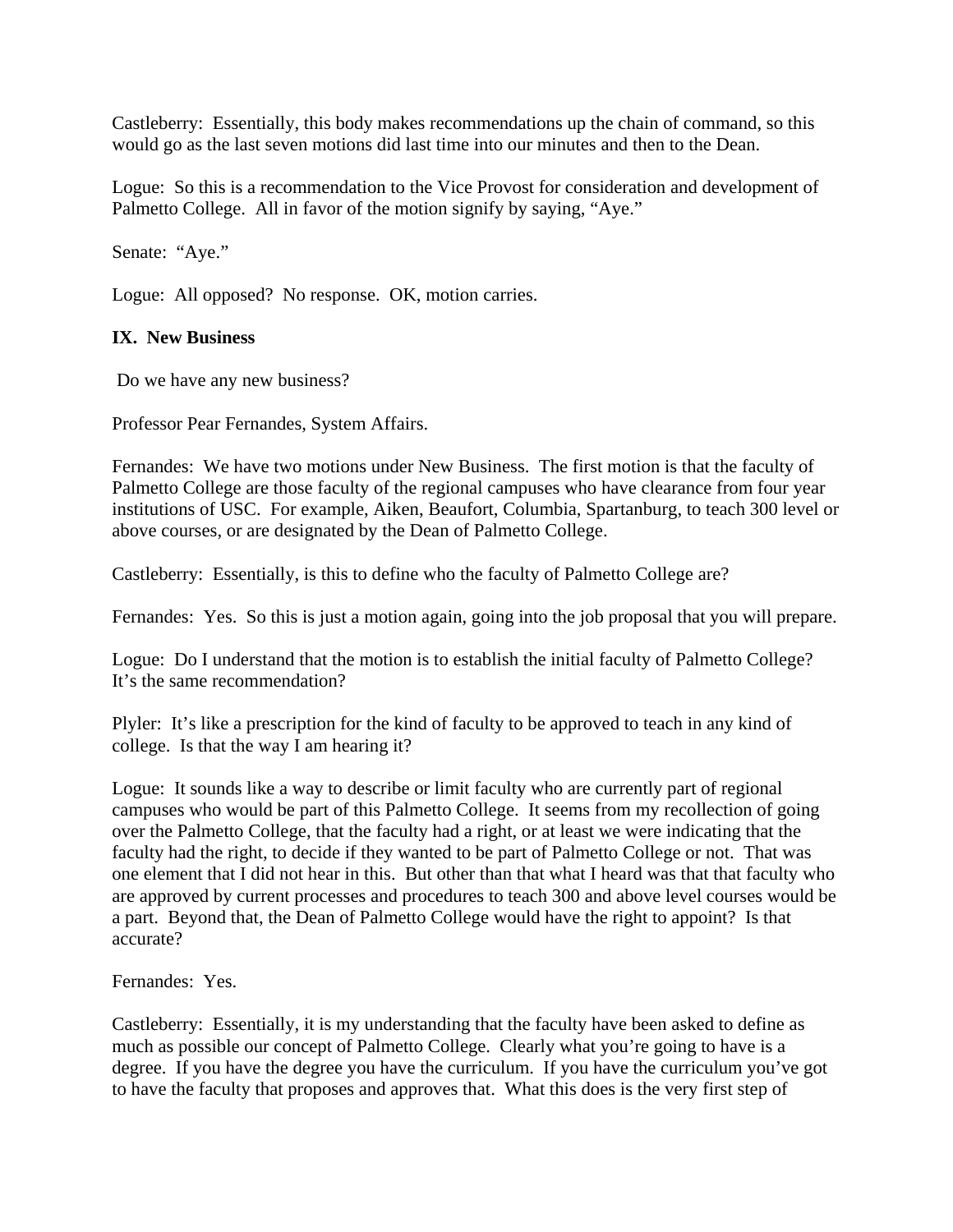saying, "Ok, you have the faculty and this is who they are." Essentially it is the members of the regional campuses who will potentially wind up teaching those courses. It does not say those faculty of Palmetto College have to teach in the college because that's been covered by a prior motion. So it really is up to the faculty member.

Hauser: From the language of the motion that I'm hearing, it's saying that basically the already senior campuses are sort of approved for the 300 and 400 level courses and those folks on the two year campuses will still undergo an approval process to teach 300 or 400 level courses. It seems like that's perpetuating the same problem we have now that people have a tendency to believe that people at two year campuses aren't capable of teaching 300/400 level courses. There is just something about that language that is bothering me with that kind of implication. If Palmetto College is our opportunity to be able to have four year students and to be able to be part of four year programs, why are we putting the two year campuses in a different venue?

Logue: Maybe the committee should answer this. What I heard was that to establish an initial pool of faculty who would be considered Palmetto College we use those people who are already approved to teach at levels 300 and above. From thereafter the Dean of Palmetto College would be responsible for approval. Did I hear that wrong?

Hauser: No, I think that is what it is. It's sort of piggy-backing the problem we have with course approvals already.

Logue: Any other questions? Are we ready to vote on this motion? All in favor of the motion signify by saying, "Aye." All opposed?

Logue: Professor Castleberry?

Castleberry: I am not currently a voting member of this body, but shame on you. This is an attempt to tell the administration that this is who we think the faculty of Palmetto College happens to be. Now it hasn't been defined yet, and this is an attempt to define it. What it says is that Palmetto College is going to be 300/400 level courses primarily because that's what it takes to get a degree. A degree is what you are going for if you have the courses that are going to be part of a curriculum. Again, I say a curriculum should be approved by a faculty, which by the way has not ever been defined yet. What this says is to look for people that are teaching that level of courses now: they're automatically part of this Palmetto College, and it's going to be from the regional campuses. Now, if there are people who are not part of that, they haven't been approved presumably because of political reasons. This gives the Dean of Palmetto College the authority to approve them to bring them into the faculty. It should be noted that there is going to be a separate motion that talks about how people actually get approved to teach the courses, a two-step process. One is who is the faculty and the second thing is who is going to wind up teaching the courses? This is to define the faculty, and I strongly urge you to approve this.

Logue: Professor Allman?

Allman: Could we hear the motion read again, please?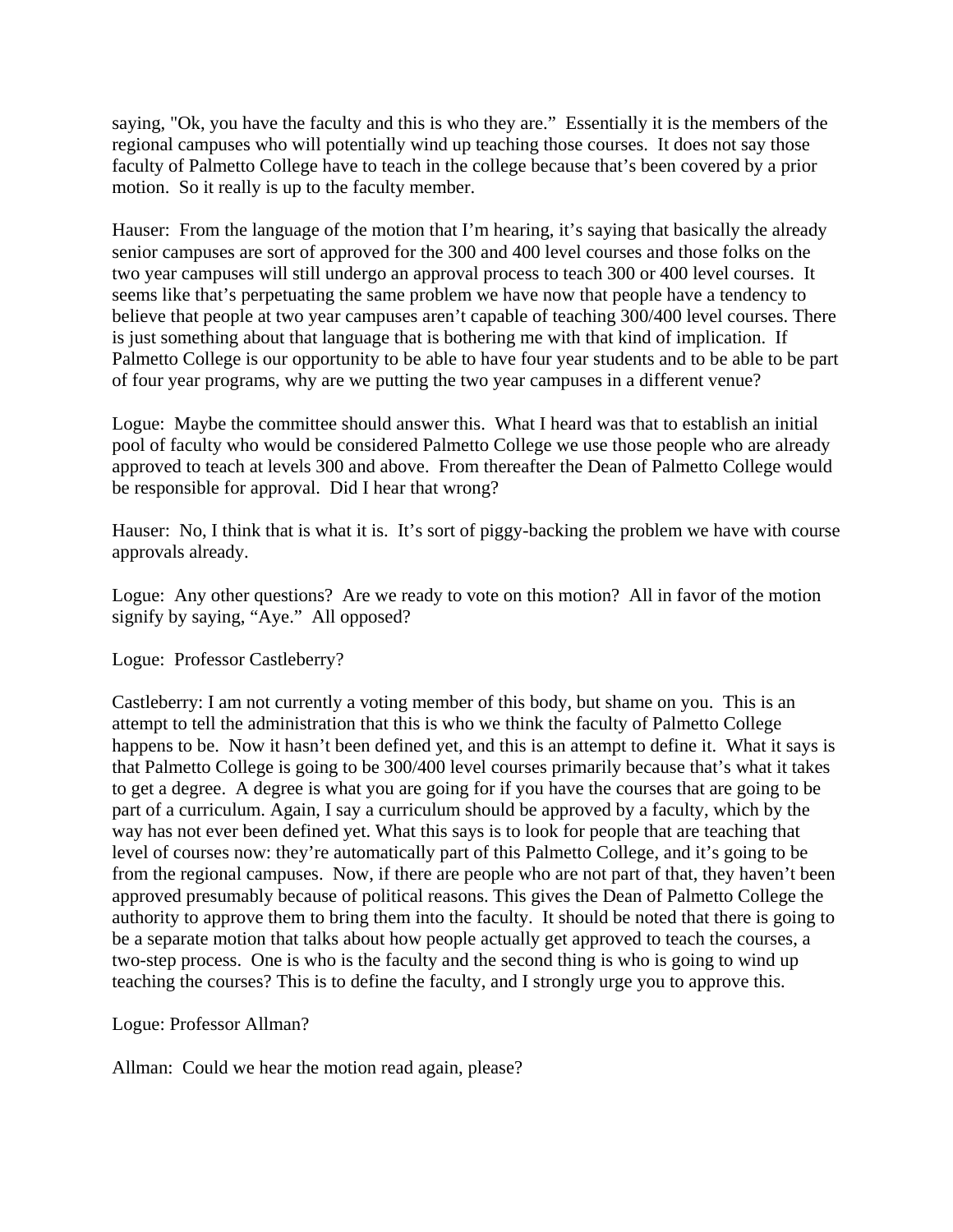Logue: Just indicate for purposes of information. This is the second motion.

Fernandes: I will read the motion again: "The faculty of Palmetto College are those faculty of the regional campuses who have clearance from four year institutions of USC. For example, Aiken, Beaufort, Columbia, Spartanburg, to teach 300 level or above courses or who are designated by the Dean of Palmetto College." For your information I will read the next motion, also: "Approval of the faculty to teach 300 level or above courses with regular designators still needs to be approved through the appropriate departments. Approval of faculty to teach new Palmetto College courses comes from the Dean of Palmetto College."

Logue: Any questions of this reading? Professor Rashley?

Vice Chair Lisa Rashley, Lancaster: Did that second motion read: "the appropriate department in Columbia"? Would you read that last little bit one more time please?

Fernandes: I will read that second motion. "Approval of the faculty to teach 300 level or above courses with regular designators still needs to be approved through the appropriate departments. Approval of faculty to teach new Palmetto College courses comes from the Dean of Palmetto College."

Hauser: I am summarizing this. Then, any new courses will go through the Dean.

Fernandes: The business you have is with Aiken and Columbia.

Logue: As a trial question for this procedure: we have a faculty member on a regional campus that would like to teach a 500 level History course that has a USC Columbia designator. That is the way it is described. Even though this faculty member is a part of Palmetto College, in order to teach that course within Palmetto College, this faculty member would need to be approved by the home History department in Columbia. Is that your intent?

Castleberry: It essentially goes to the point of who owns the course. If Palmetto College owns the course, then it is the Dean that makes the decision. If it's owned by somebody else, you can't just take it and say, "No, I'm going to teach it no matter what." Is that the philosophy here? In respect to is it just Columbia that can approve a course, there are other four-year institutions that own legitimate courses that are part of the bulletin that we can make use of with their approval. It's always with their approval. Anytime you use anyone else's courses, it's with their approval. But that doesn't mean that is just Columbia.

Hauser: Again, with all due respect to the committee who has worked very hard to come up with these recommendations. I guess part of me recalls having gone through the approval process for upper level courses before and not having had a particularly good time with it, having to find all sorts of strange directions. I don't like the fact that we are perpetuating some of that model into Palmetto College. I think that causes some issues. I think in people's hearts, the intent in this is right. But part of me is going, "Great, we're going to have the same difficulty in getting people to approve courses." I don't know why we're bringing that problem with us into a new situation.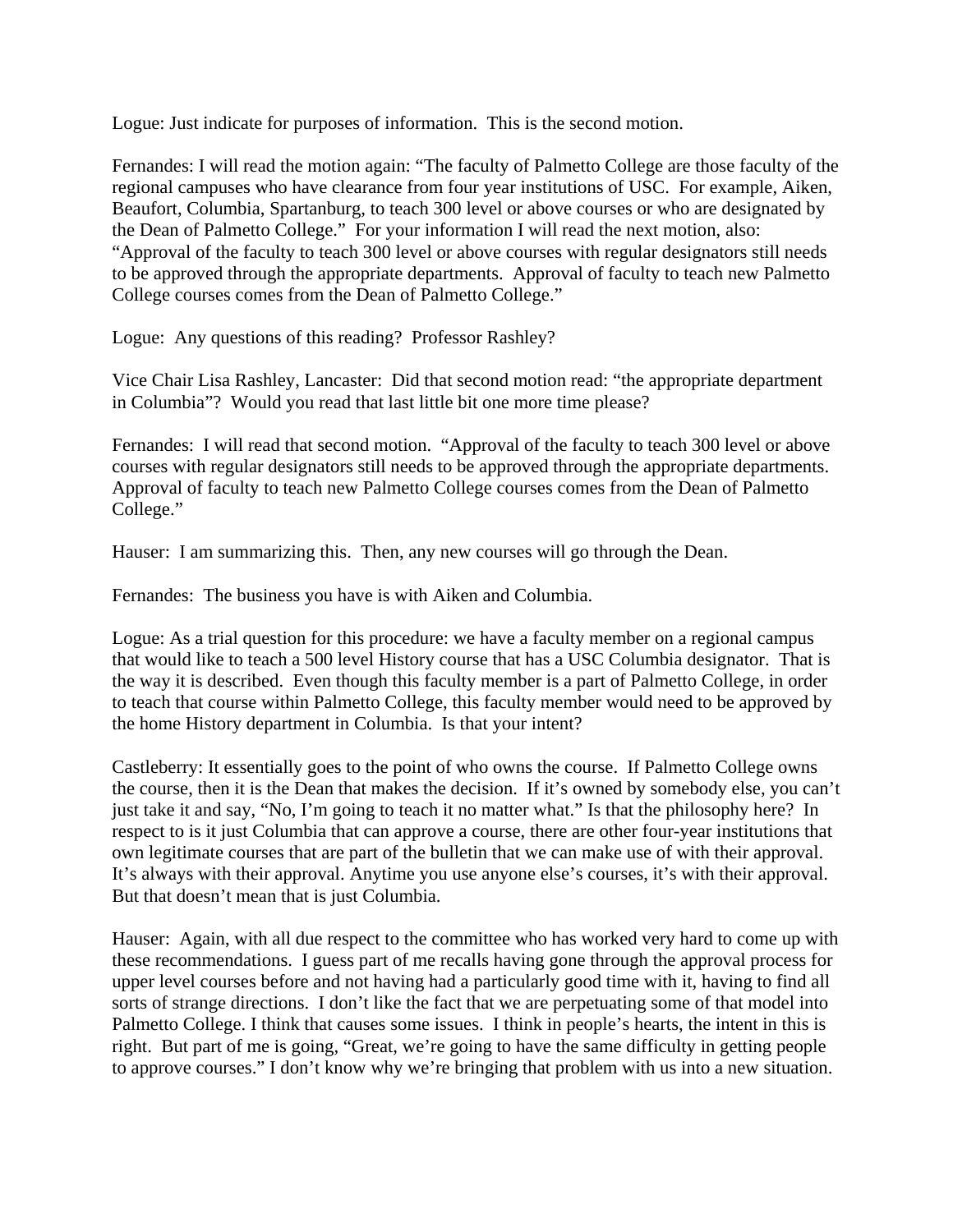Logue: I am going to make a procedural ruling here. We seem to be discussing the second motion which was presented for information to clarify the first. If we can stick to the discussion of the first motion, perhaps we can finish this in a more orderly fashion. I have another hypothetical question to propose about the first issue. We have a faculty member on a regional campus who is approved to teach 300 and 400 level courses. That faculty member for whatever reason that he/she has, is not going to opt to be part of Palmetto College, which we have indicated as true. Doesn't this first motion say that they are in effect a part of Palmetto College because they have been approved?

Castleberry: I would suggest that. Let me give you an example. I am a member of the USC Sumter Faculty Organization. That doesn't mean I have to show up to all the meetings or any of the meetings doesn't mean I have to vote. But by the fact that I am part of the group, I am there. If I have been cleared to teach a 300/400 level or higher course, I am part of that group whether or not I ever wish to teach with the college. Secondly, I don't necessarily have to involve myself in making these decisions about the curriculum or courses, but there will be faculty who will make those decisions and they need to be part of that college. This just defines who they are.

Logue: If I understand you, yes, you can have some disenfranchised people who are part of the college. Nothing new. Any other questions? Are you ready to attempt to vote on motion one again? All in favor of motion one signifies by saying, "Aye."

Senate: "Aye."

Logue: All opposed, "no." OK, the motion carries.

Fernandes: The next motion that I read previously was that the approval of the faculty to teach 300 level or above courses with regular designators still needs to be approved through the appropriate departments. Approval of faculty to teach new Palmetto College courses comes from the Dean of Palmetto College.

Logue: Do we have further questions? Are we ready to vote on this motion? All in favor of motion two signify by saying, "Aye."

Senate: "Aye."

Logue: All opposed, "no." Thank you. Any other New Business?

**X.** Announcements?

Professor Lisa Rashley?

Rashley: I would like to announce that one of our Senators, Professor Walt Collins and his wife Ashley just had a little boy last week. So Howard Kinkade is here as his alternate, and he'll send him his congratulations. Professor Cox would like me to add that this little quarterback was born just two hours before the Super bowl.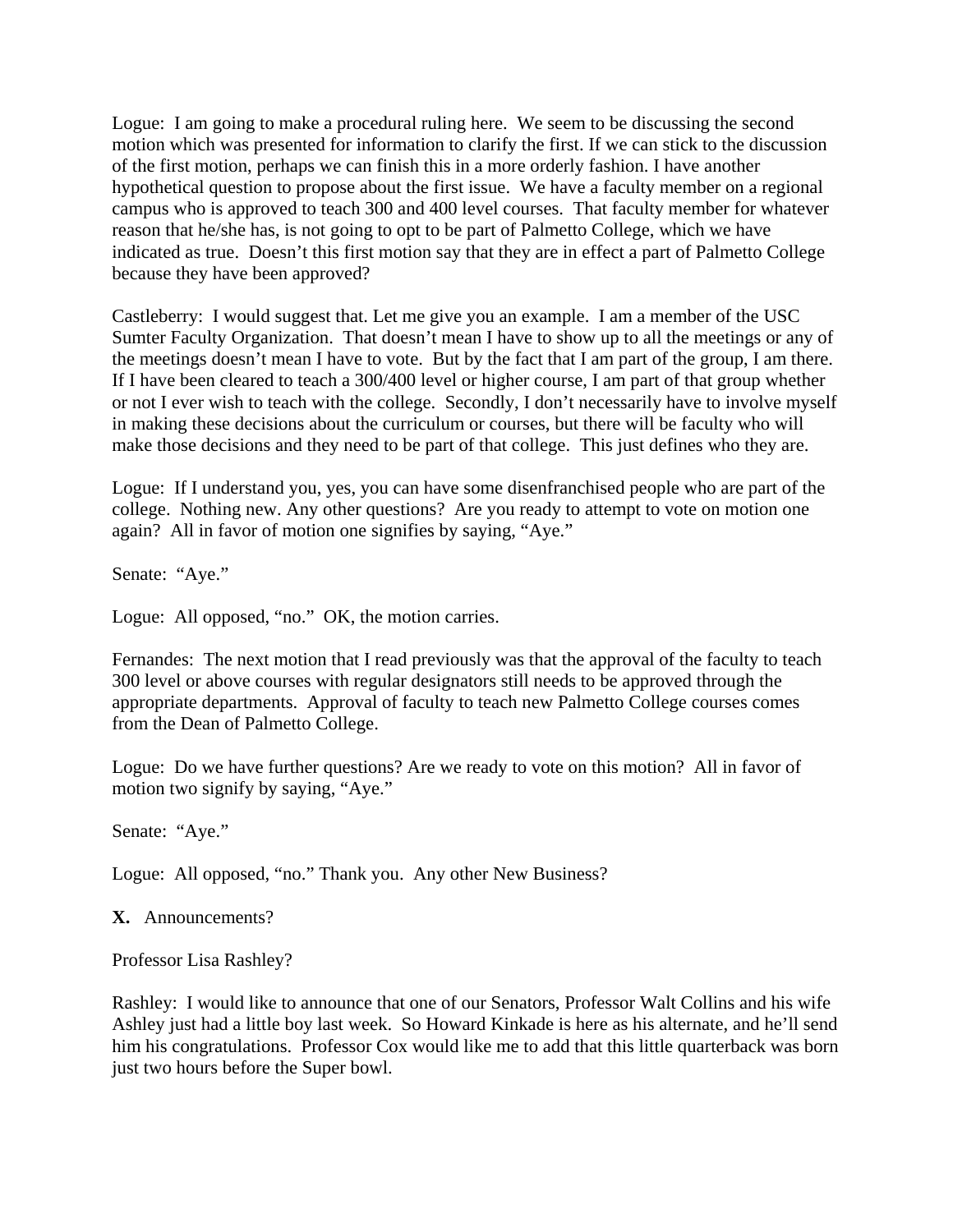Logue: Other announcements? Next meeting will be in Lancaster.

# **XI. Adjournment**

Do I hear a motion for adjournment? The session is adjourned.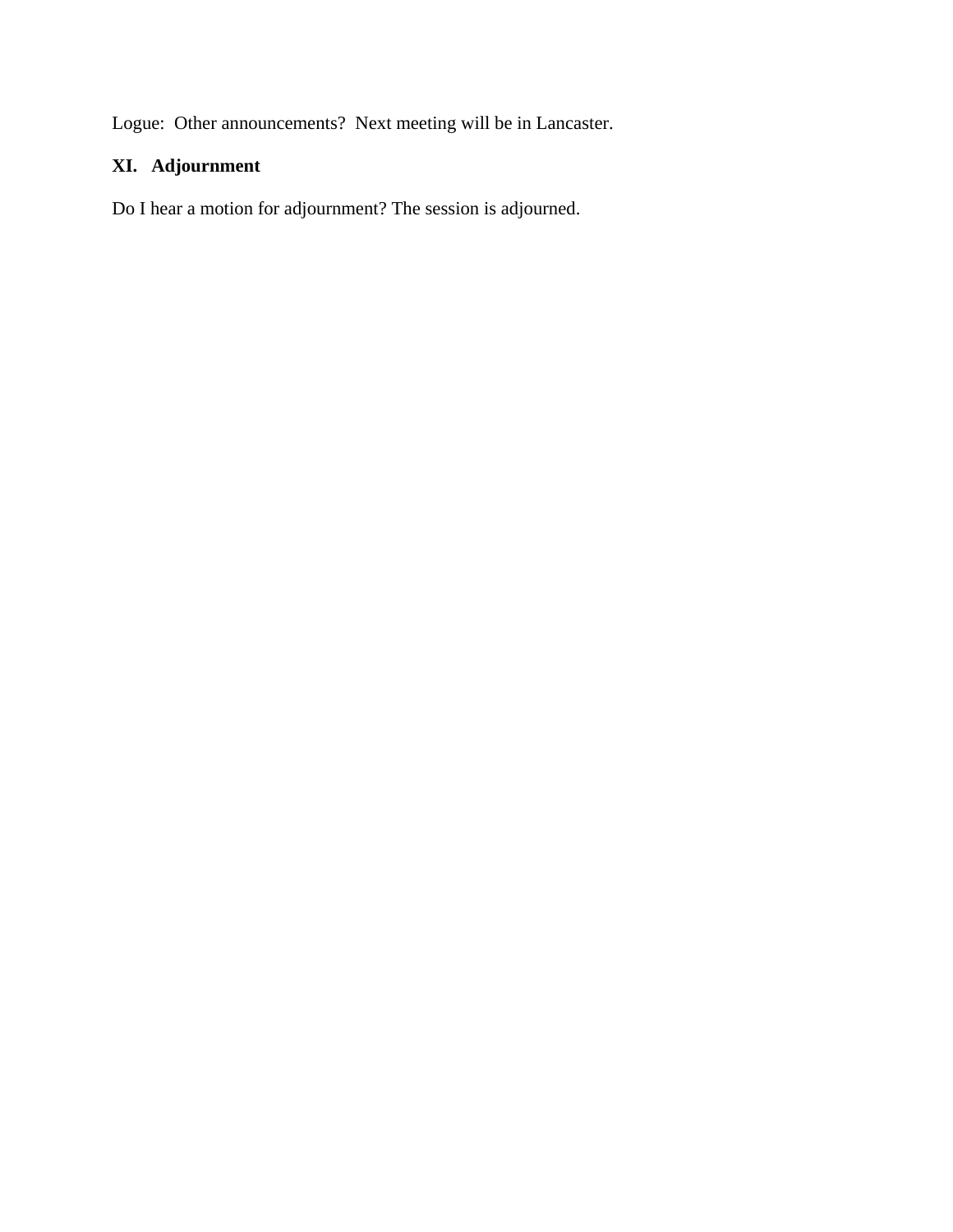# **ATTACHMENTS**

- I. President Sorenson
- II. Vice-Provost/Executive Dean Plyler
- III. Dean Catalano, USCL
- IV. Dean Carmichael, USC Salkehatchie
- V. Dean Carpenter, USC Sumter
- VI. Dean Edwards, USC Union
- VII. Dr. Boyd, Continuing Education
- VIII. Professor Perry, Welfare
- IX. Professor Murphy, Secretary
- X. Professor Castleberry, Curriculum and Courses
- XI. Professor Allman, Continuing Education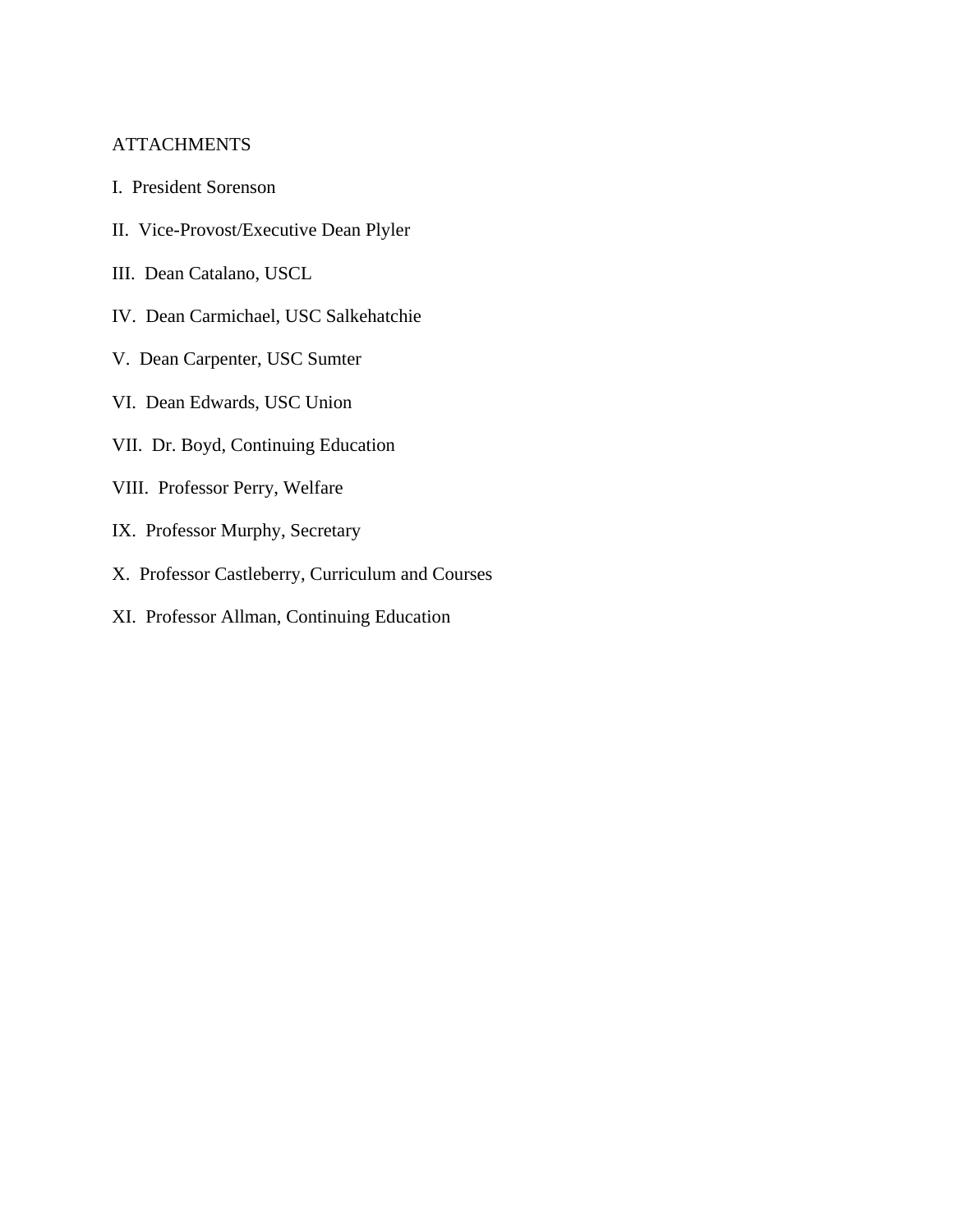#### M E M O R A N D U M

To: Faculty, Staff and Students of USC Salkehatchie and USC Union

From: Andrew Sorensen President of the University of South Carolina

Re: Reaffirmation

Date: February 3, 2004

Over the last several weeks, there has been a great deal of discussion and speculation in the various media over the proposal to phase out the Salkehatchie and Union campuses of the University of South Carolina. I am sensitive to the fact that closure of two or more of the Regional Campuses has been a looming threat for more than 25 years, yet it has only recently become a front-page item.

I write to assure you that my support for USC Salkehatchie and USC Union has never been stronger. The initial responses of many legislators to my expression of support for these campuses have been quite positive. You may be assured that I will remain vigilant in my support for theses campuses.

I wish to thank you for your own efforts in maintaining regular communications with friends and supporters of your respective campuses who have influence with local legislators. We face this issue together and should always keep in mind that our individual contacts are heard and DO make a difference. Together we will continue to carry out our mission of outreach and engagement to citizens across the State of South Carolina.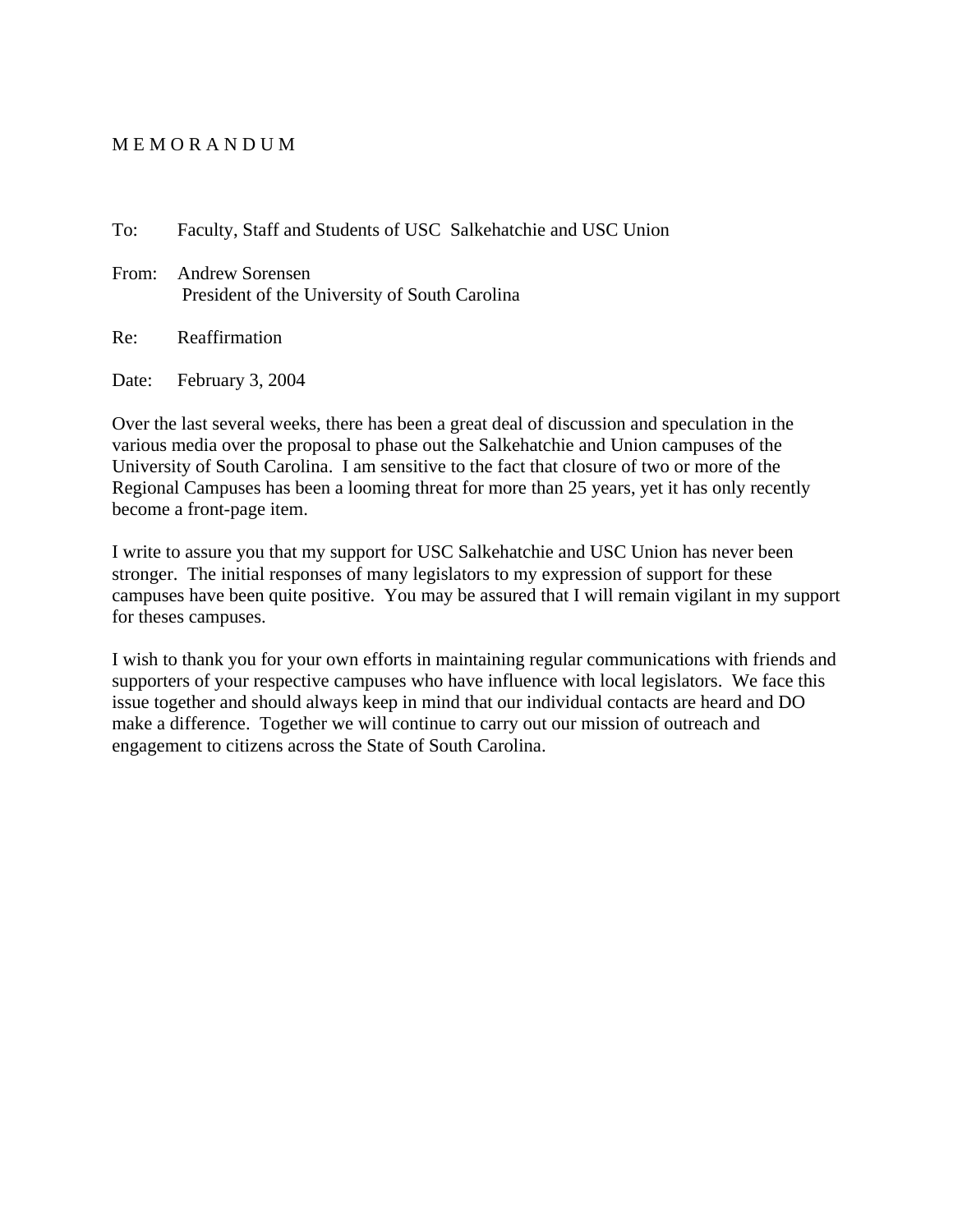Report to the USC Regional Campuses Faculty Senate USC Columbia February 6, 2004

In view of the remarks from Provost Odom and Vice President Kelly this morning, my report is very brief.

## Legislative:

There is no indication from the General Assembly as to how much our FY 2004-05 state appropriations will be

Aside from the Governor's budget proposal which calls for elimination of our Salkehatchie and Union campuses and the Life Sciences legislation which includes USC Sumter becoming a 4 year institution, there is one troubling potential bill which would place a cap on tuition for public institutions and which the University is opposed to

I accompanied President Sorensen and Provost Odom on January 27 to a hearing of the Higher Education subcommittee of the Ways and Means Committee to speak on behalf of the Regional Campuses' needs for next budget year. Since no new money is anticipated, I focused on the repercussions of continued budget reductions in the state appropriated segments of our budgets and gave examples as best I could to illustrate how efficiently our institutions are managed highlighting our connectivity to Columbia.

For your information, President Sorensen sent an e-memorandum expressing affirmation and support to faculty and staff on the Salkehatchie and Union campuses in view of the Governor's proposed budget

Palmetto College:

In addition to my annual review of tenure and promotion files, I am a few days away from melding the reports of the Associate Deans for Academic Affairs together with recommendations from the Regional Campuses Business Officers which will form the basis of the Palmetto College operational recommendation to the faculties and ultimately to the Provost. Once the proposal is widely read and input has been given back from both the faculty and the Provost, we will revise the proposal accordingly and form an implementation committee. A timeline for start-up of the Palmetto College will also be determined at that stage.

One final word about Palmetto College. In view of all that is happening in the Legislature with concern to our campuses, the Palmetto College effort is not being delayed or worse, forfeited. If anything, we are moving forward with greater resolve. I remain confident and am enthusiastically determined to establish this College as a means of offering upper-division courses and bachelors degrees to the Regional Campuses and even with the possibility USC Sumter may ultimately leave our fold. I say this only to dispel any misinformation about this initiative which may be circulating.

End of Report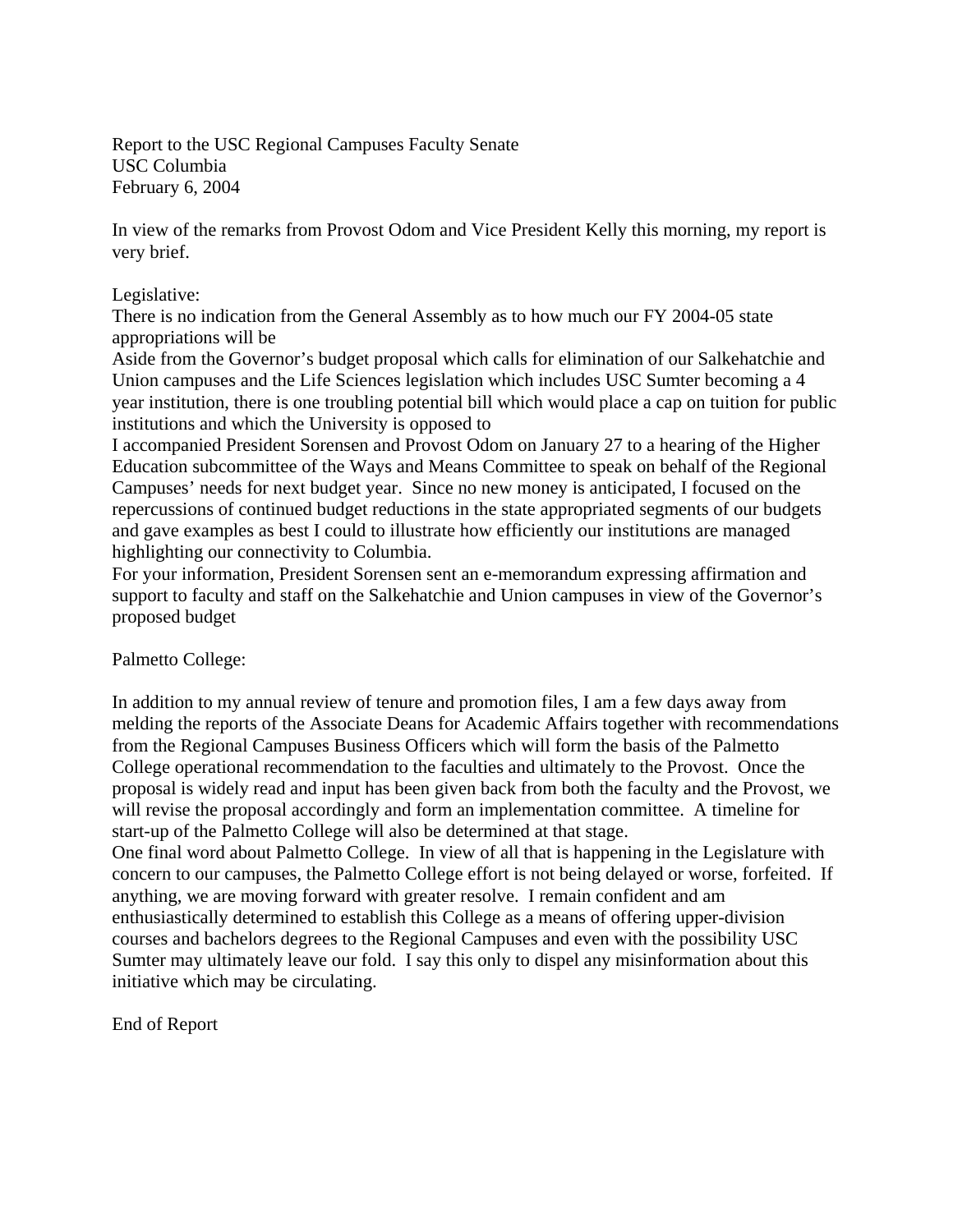# REGIONAL CAMPUSES FACULTY SENATE MEETING USC Columbia USC LANCASTER DEAN'S REPORT: February 6, 2004

## **STUDENTS**

Enrollment for Spring 2004 is up, with completed acceptances for Fall 2004 running nearly double what they were on the same date last year. Prospects for Fall 2004 look very good due to a substantial increase in the number of expected graduates in the area high schools.

## **FACILITIES**

Furniture and landscaping plans are coming to completion on the Medford Library expansion and renovation project. Furniture orders have been placed and planting beds will be dug soon. We think that you will be impressed with this new facility when we host your meeting in April.

## TECHNOLOGY

We are still in the process of major renovations to the campus network switch that will enable bandwidth upgrades. Due to increased faculty and student demand for teaching computer lab space on campus and, following the advice of last years Computer Committee report, we will add another teaching computer lab. The lab will be in HH 204 and should be ready for Fall 2004.

## FACULTY

USCL faculty members Cox and Barry will be teaching for the Winthrop Olde English Consortium's Teaching American History Institute this summer. This is a three-year, grantfunded program. Graduate courses will be offered at USCL to over 100 social studies teachers at the elementary, middle, and high school level with the goal of fostering better teaching of American history at all levels.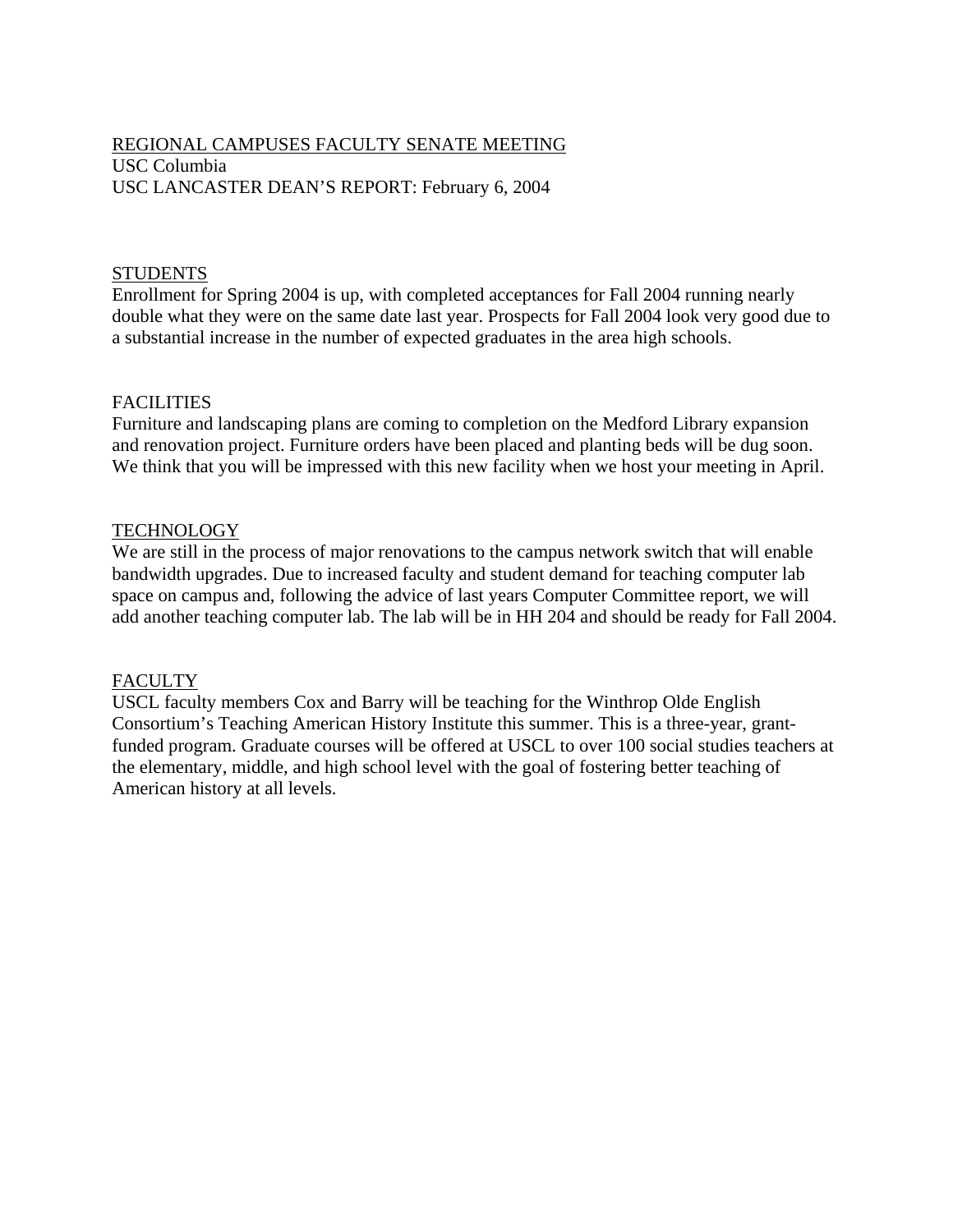USC Regional Campuses Faculty Senate Dean's Report – USC Salkehatchie February 6, 2004

The English Search Committee began the process of selecting a new faculty member last month. There were over 200 applicants for this position. We hope to bring candidates to campus in March.

The USC Aiken NCATE reaccrediting team will be on our campus next week. Presently we have 71 students actively enrolled who plan to enter the field of education. There are 135 students presently enrolled in Aiken classes

Congratulations to Larry Strong who has been awarded the Reduction in Teaching Load Award for the 2004-05 year in order to conduct research. He plans to work on several papers making a connection between his interests in archeology and the mathematics classroom.

Junior Leadership Programs for  $10<sup>th</sup>$  and  $11<sup>th</sup>$  graders in Allendale, Barnwell, Bamberg, and Hampton counties have 75 participants this year. Lowcountry Leadership, the regional program for Jasper, Colleton, Hampton, Beaufort Counties have 18 participants.

The Salkehatchie Leadership Institute and partners are finalizing plans for a coordinated transportation system to provide better access for citizens in Allendale County and will begin service in April.

The Salkehatchie Leadership Institute was instrumental in the formation of the Greater Savannah River Community Foundation serving Allendale, Barnwell, and Bamberg counties.

The Business Development Center of the Salkehatchie Leadership Institution is currently developing workshops for Colleton/Walterboro Business EXPO and is collaborating with South Carolina Manufacturing Extension Partnership (SCMEP) to bring productivity programs to manufacturers in the Salkehatchie regions.

Submitted by:

Ann C. Carmichael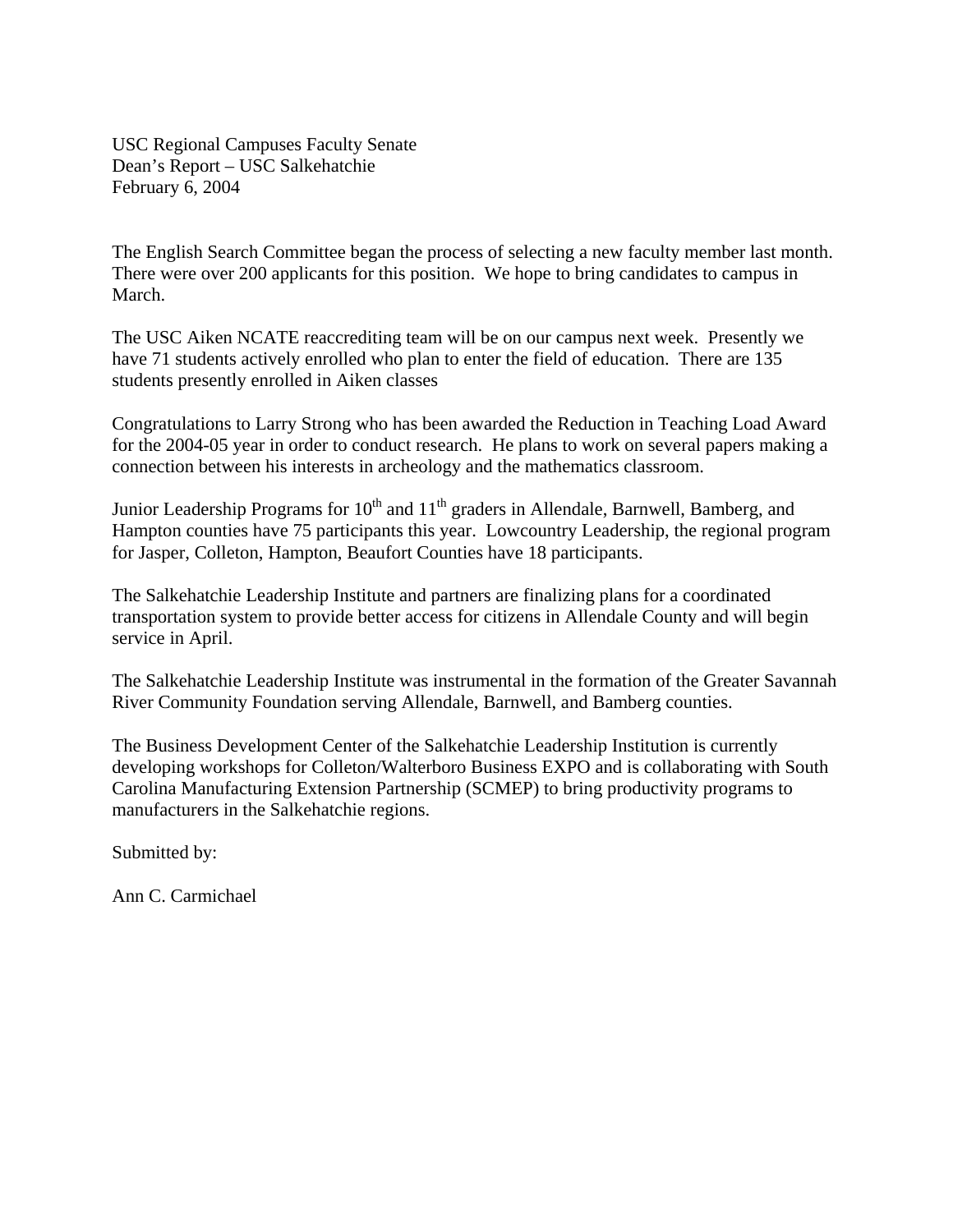REPORT OF THE DEAN OF THE UNIVERSITY OF SOUTH CAROLINA SUMTER TO THE REGIONAL CAMPUSES FACULTY SENATE February 6, 2004

Human Resources: Since my last report to this Senate in November 2003, USC Sumter has filled the following positions: Dawn M. Hitt as the new Assistant Director of the Shaw AFB Program Office; and Ruth Heather as the Administrative Assistant in the Office of University Advancement. A national search is still underway to fill a tenure-track Assistant Professor of Sociology position effective with the 2004 Fall Semester.

Enrollments: Preliminary enrollment figures at USC Sumter for the 2004 Spring Semester indicate decreased enrollments when compared to last year. As of January 30, 2004 headcount enrollment was down 12.94% to 969, and full-time equivalent enrollment was down 11.53% to 629.

Physical Plant: Just this week, it can be said that the \$1.5 million renovation to the Arts and Letters Building (formerly Alice Drive Baptist Church) is finally complete. This past August, faculty occupied offices and classes began to be held in this building. A formal dedication ceremony has been planned for April 2, 2004, at 1:00 p.m. The updating and revising of USC Sumter's 1992 Master Plan has now been completed and the 2004 edition of the Master Plan is now published.

Budget: As all of you know, each of our campuses began the current fiscal year (FY 2003-04) with a 10% reduction to our state appropriation. Since then, in September 2003, we all experienced another 1% cut to our state appropriation. USC Sumter created a contingency funds line item in our operating budget in an amount that represented 9% of our state appropriation in order to meet further expected cuts. However, subsequent reports from the State Board of Economic Advisors, and comments from members of the State Budget and Control Board, lead us to believe at this point in this fiscal year that further "mid-year" cuts to our current state appropriation may be minimal or even non-existent. Since the last meeting of this Senate, the Governor has released his proposed budget for next fiscal year (FY 2004-05), which includes various cuts to most of the 33 state-supported institutions of higher education. Clearly, he intends to further reduce the overall budget for higher education, and given the magnitude of the expected budget gap for next fiscal year, we believe it is likely that the General Assembly may have little choice but to consider further cuts to higher education.

Respectfully submitted,

 C. Leslie Carpenter Dean of the University

clc\word\docs\faculty senate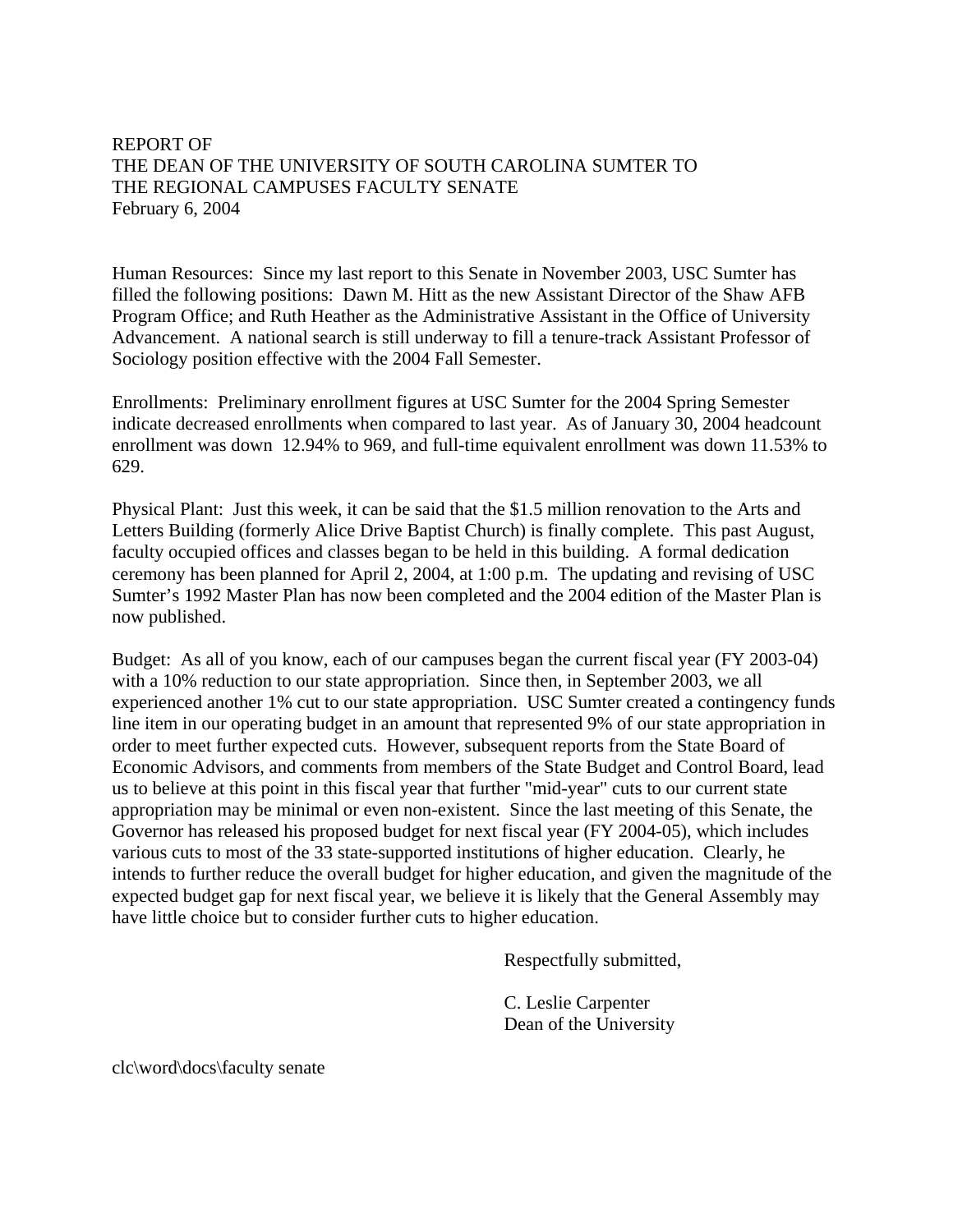USC Union Regional Campuses Faculty Senate February 6, 2004

Dean's Report

The past few weeks have been occupied dealing with Governor Mark Sanford's budget proposal which called for the closing of USC Union and USC Salkehatchie. Our delegation assures us that we have the support of both the House and Senate and the closings are not an option.

The positive side of this issue is the support which has been demonstrated for our campus. Some of the actions include the following:

 - letters/petitions from many groups such as Union City Council Union County Council Upstate Workforce Investment Board Union County Chamber of Commerce Union/Laurens Commission for Higher Education USC Union's Partnership Board Union County NAACP Union school teachers and district officers SGA Union Book Club members

Also many citizens and community leaders have called, written, or visited our legislative delegation on our behalf. The media has been good to us and, in most cases, let us tell our story of services to our area.

#### 40th Anniversary

Plans are underway to make 2005 a special 40th anniversary year for USC Union.

#### Student Actions

The semester is underway with activities for students which include:

- Valentine Social
- Red Cross Blood Drive
- road trips to USC Columbia and USC Spartanburg
- career and personal improvement workshops
- Black History Celebration and Talent Show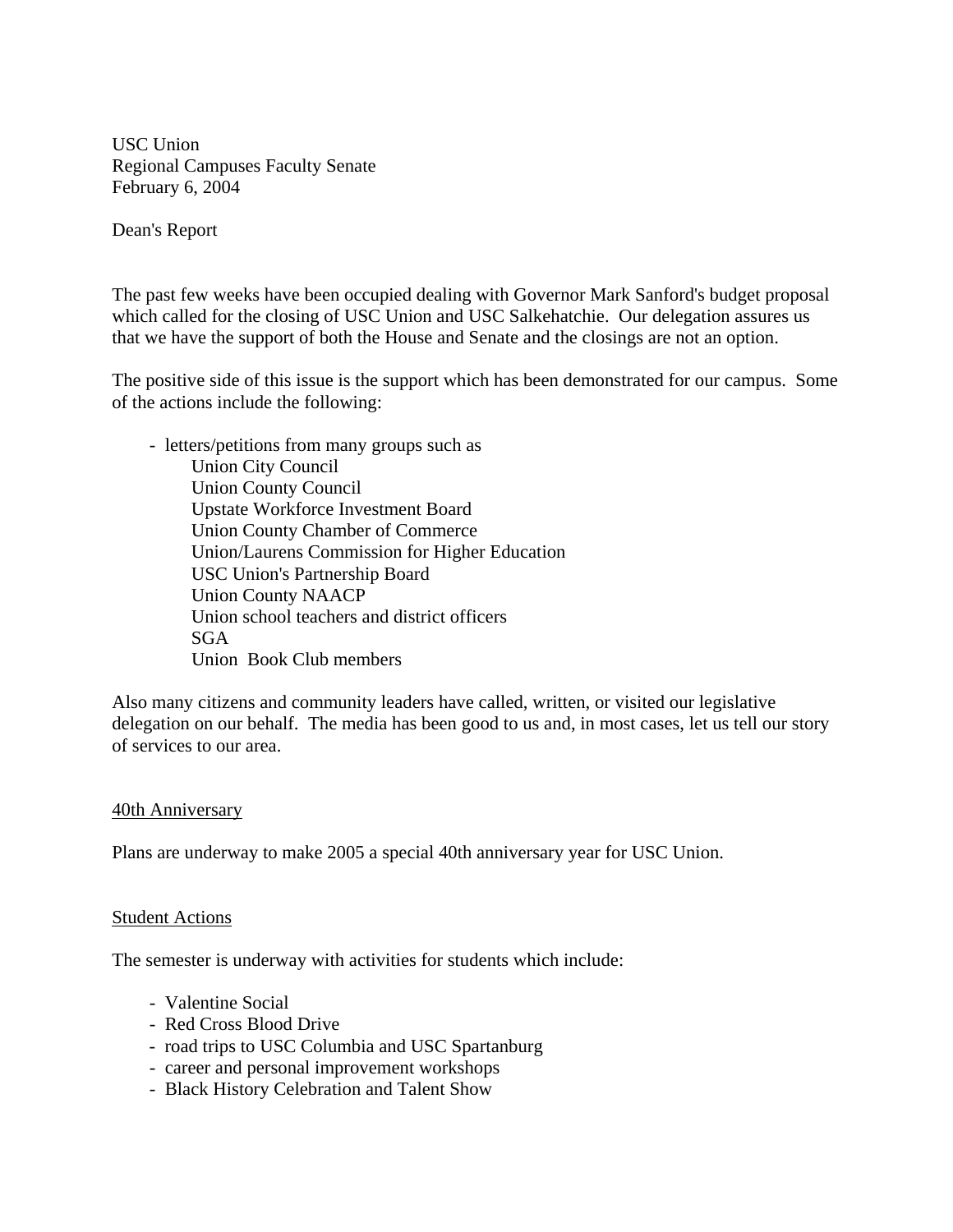## Founders' Day

The Union/Laurens CHE will have its Ninth Annual Founders' Award Day on February 18th. Judge and Mrs. John S. Flynn will be honored for their support over the years to USC Union.

## MLK Day

Dr. Martin Luther King, Jr.'s birthday celebration was held on January 19. It was co-sponsored by the Union County NAACP and USC Union. The speaker was Major General Matthew A. Zimmerman, Chaplain, retired from the U. S. Army. General Zemmerman is a native of Union and the first African American to earn a Master of Divinity degree from Duke University.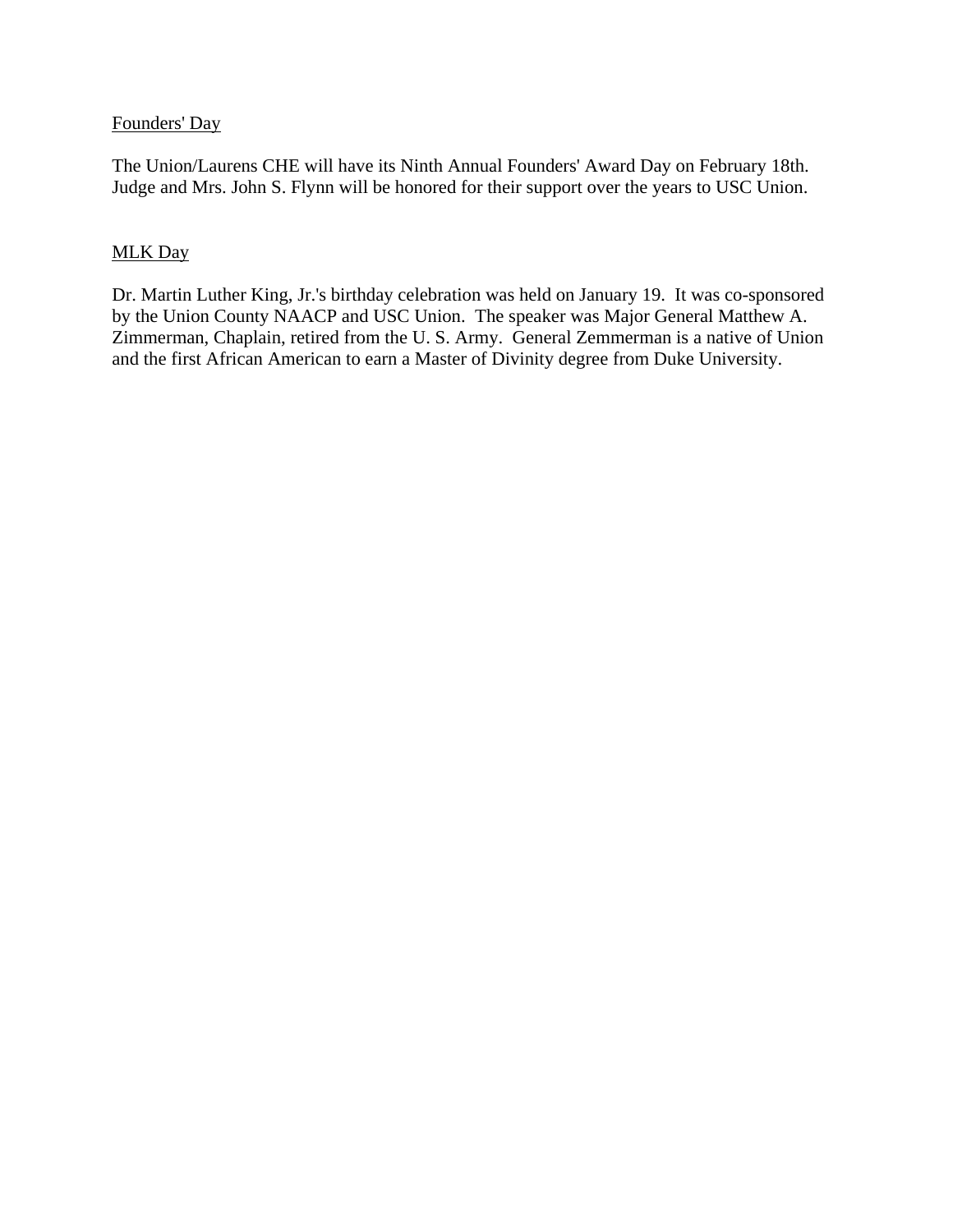Report to Faculty Senate January 25, 2002 Sally Boyd

I'm happy to report that Joe Pappin has joined the Continuing Education faculty. Dr. Pappin, who comes to us from the Lancaster campus, is a professor of philosophy.

Spring classes are underway and enrollment continues to be very strong.

As you know, the SDI Report includes a second-tier recommendation that the Evening Program administration be moved from the current centralized unit to the academic departments whose courses are offered. We have strong concerns that implementation would drastically reduce course offerings available to students—at a time when the ability to meet student needs is already strained—and would also seriously jeopardize the revenue generated under the current system. We are in the process of preparing a response to the recommendation and are hopeful that the information we provide will be persuasive.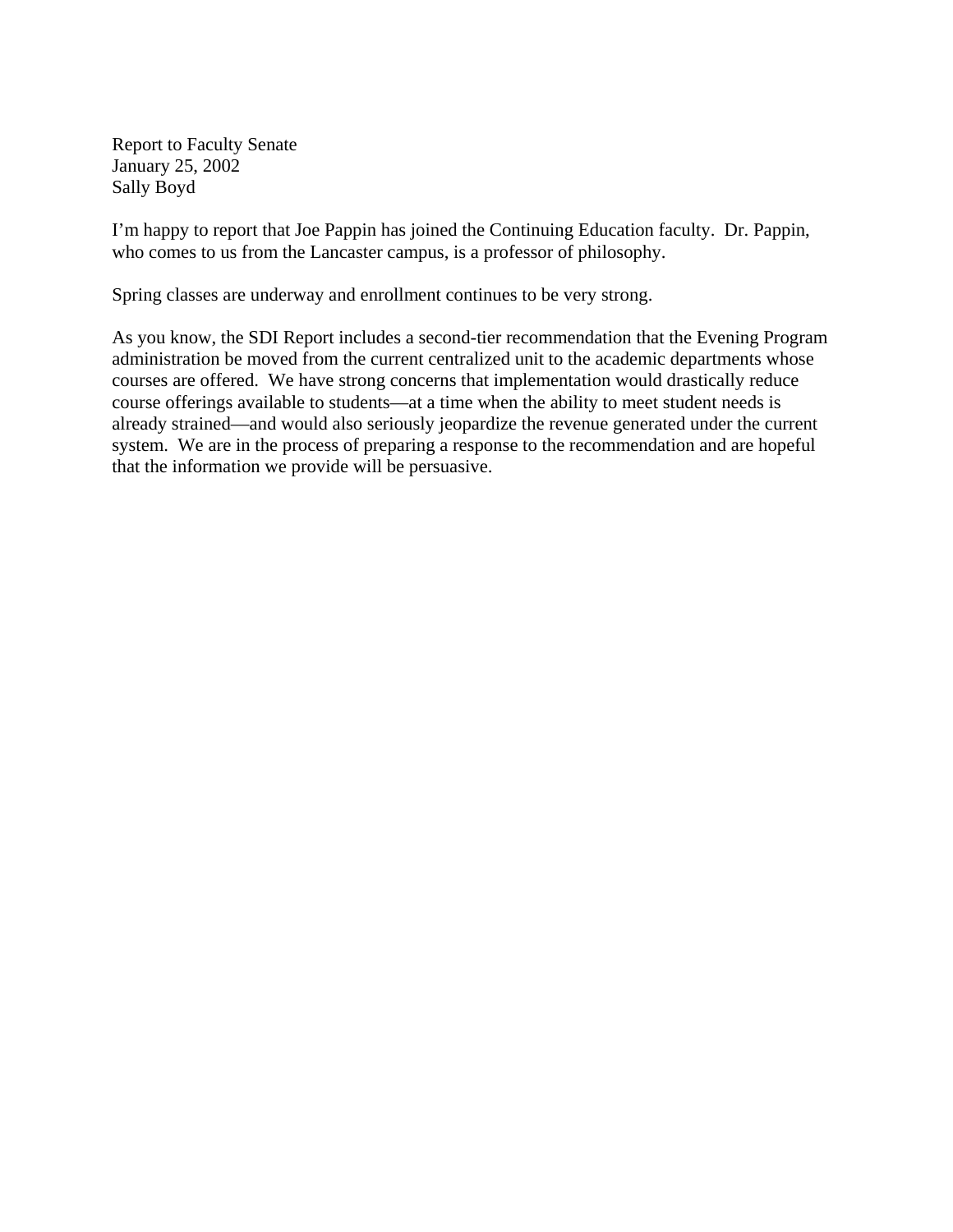Welfare Committee Report February 6, 2004

Tenure and Promotion Workshop To be held May 11 at 10 a.m Morning session will be panel discussion format; Panelists will be supplied with questions prior to the meeting. If anyone has a question they would like addressed by the panel, email it to one of the Welfare Committee members; Lunch will be provided so participants are asked to RSVP 2 breakout sessions in the afternoon Narrative Writing: Crafting Rationales in your Filed, led by Dr. Ron Cox Computers and Number Crunching, the session leader will be announced later, once confirmed; Workshop adjourns @ 3 pm Please announce the May 11 date on your campuses. Your representatives will distribute a flier on your campus.

Salary Study Committee will present this report at the final meeting of the year

Faculty Workload

Committee is revising the survey questionnaire with the prospect of repeating the survey next year should the Senate wish to gather this data again.

Submitted by Fran Gardner Perry, chair

In attendance: Fran Gardner Perry (chair), USC Lancaster Eric A. Hauser, USC Sumter Terrie Smith, USC Sumter Linda Allman, Continuing Education Cynthia C. McMillan, USC Salkehatchie Nancy Hazam, USC Lancaster Jean Denman, USC Union Tarsem Purewal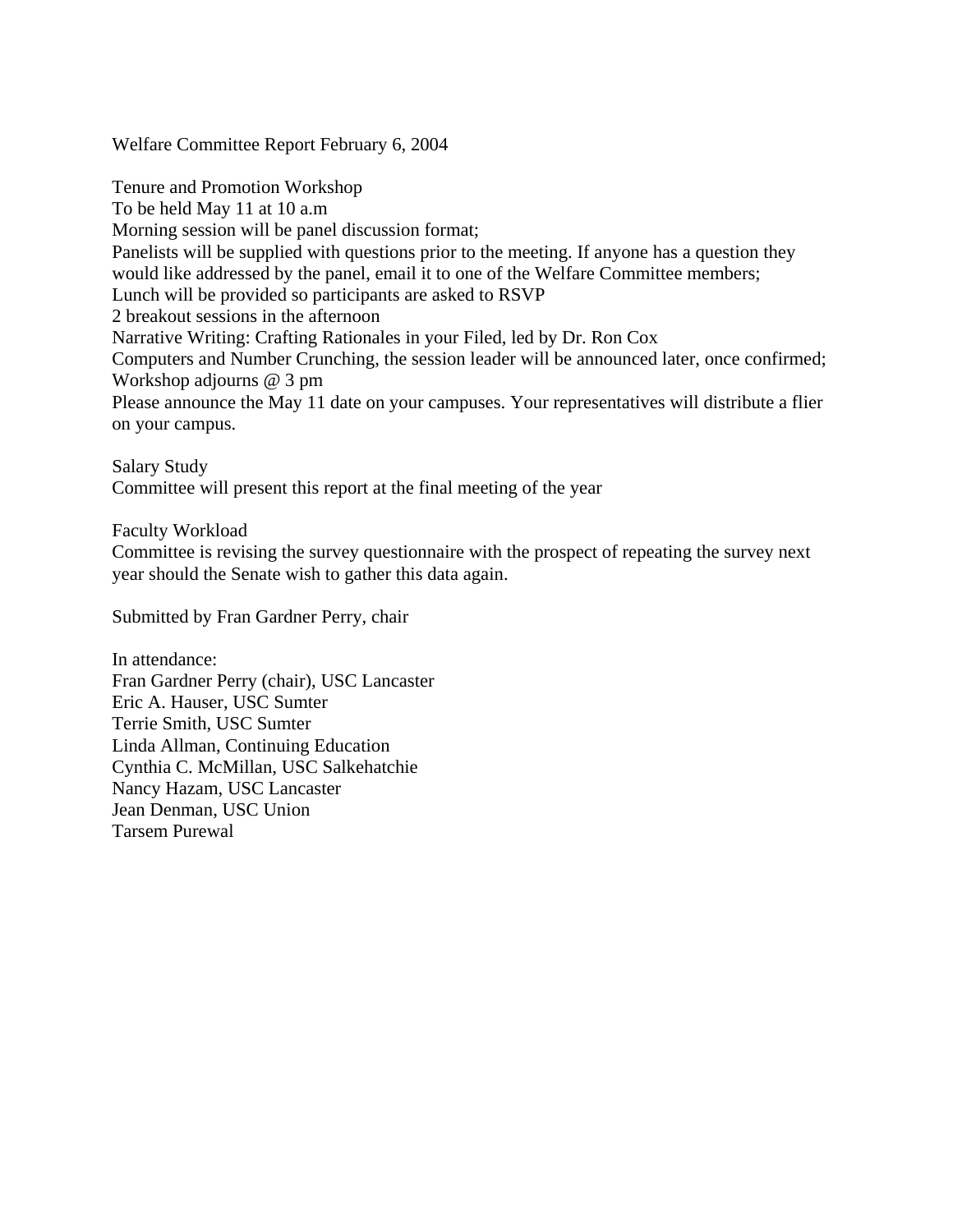#### RCFS EXECUTIVE COMMITTEE MEETING

#### January 23, 2004

The RCFS Executive Committee Meeting was convened by Senate Chair John Logue at noon in Room 518 of the Carolina Plaza.

Attending were:

Dr. Chris Plyler, Vice Provost and Executive Dean of Regional Campuses and Continuing Education Dr. Carolyn West, Associate Vice Provost of Regional Campuses and Continuing Education Kathy Hutto, Regional Campuses and Continuing Education Mary Cordray, Regional Campuses and Continuing Education John Logue, (USC Sumter) Chair Lisa Rashley, (USC Lancaster) Vice Chair/Chair Elect Pete Murphy, (USC Union) Secretary Fran Perry (USC Lancaster) Welfare Pearl Fernandes (USC Sumter) System Affairs Danny Faulkner (USC Lancaster) Rights and Responibilities

Dr. Chris Plyler emphasized that the primary concentration for this spring semester will be on the maintaining of the USC Salkehatchie and USC Union regional campuses and the regional system as a whole. He noted that the New Management Center in Columbia will have significant effect on all campuses in the future. Dr. Plyler stressed that business should go on as usual, and that the regional campuses should persevere through these difficult times during which more is expected with less. This brought up the concern of Tenure and Promotion requirement as envisioned by T&P committees, and this was an issue discussed by the committee at large. It was hoped that consistent standards/criteria be adhered to for the sake of clarity and fairness to candidates. The continued support of Dr. Sorenson for the regional campuses was assured, and the importance of the Palmetto College again was emphasized, with the note that while it might not begin as soon as initially anticipated, the Palmetto College is tentatively projected to begin in the fall of 2005. A Palmetto College website is currently being developed. More news regarding the present state of the Palmetto College will be forthcoming. We are reminded that Dr. Plyler will come to the regional campuses upon their request to discuss any questions about PC.

Dr. West informed the committee that the search continues for the Provost position, with 35 candidates presently under consideration. It is possible that an independent firm may be called upon to assist in the search and evaluation process. The merger between the Liberal Arts College and the College of Science and Math continues. Inquiries into teaching 300 and 400 level courses should be brought to the attention of respective division chairs. Of the Standing Committees, Rights and Responsibilities discussed, among other issues, terms of (tenured) faculty dismissal; Systems Affairs dealt with terms of faculty leave for Palmetto College instructors; and Welfare focused considerably upon the upcoming T&P Workshop to be held May 11. Invitations are forthcoming.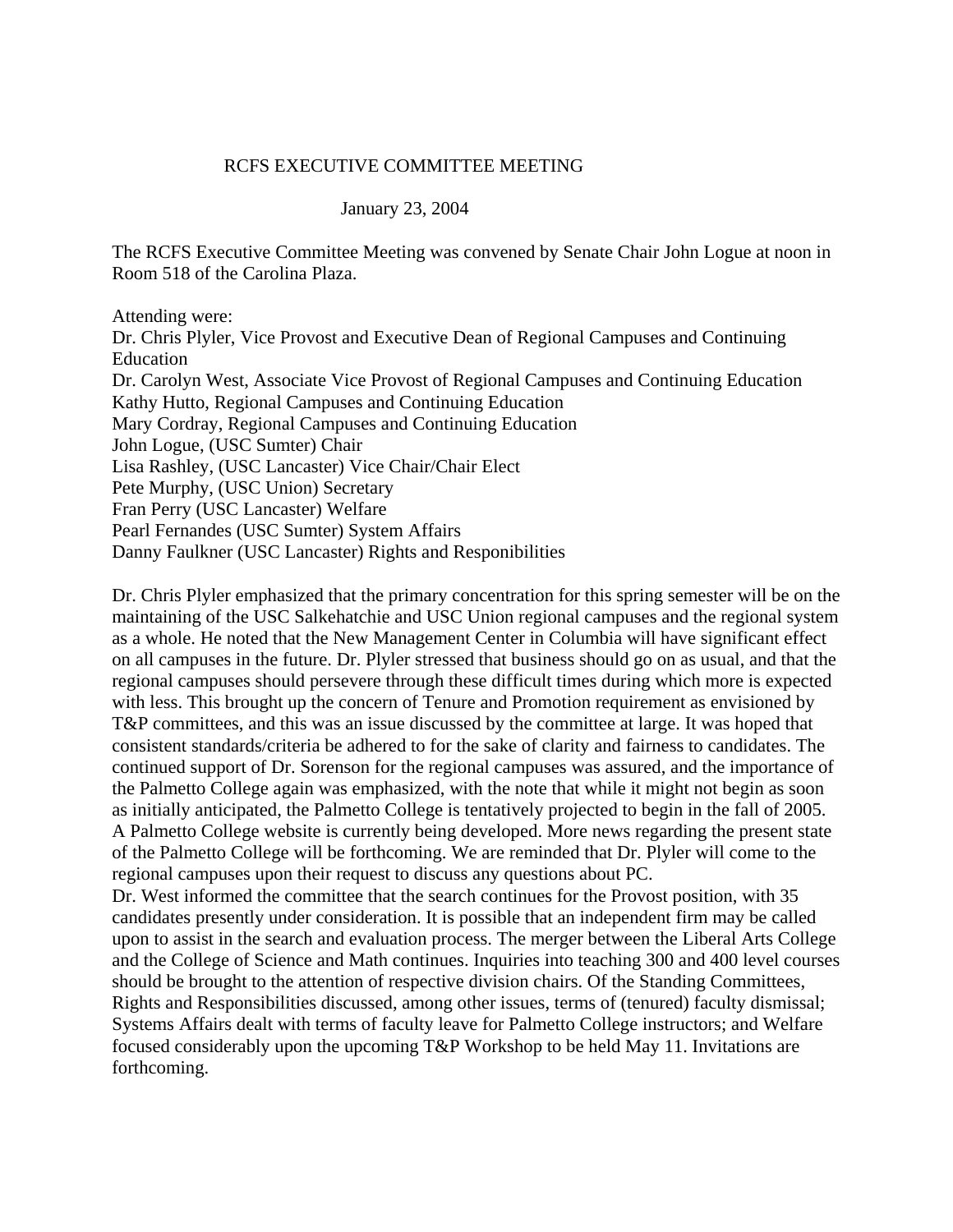Courses & Curriculum Report to the Regional Campuses Faculty Senate Robert B. Castleberry February 6, 2004

Before I being my report, I would like to assure the Senators that I will not expose my breast at any time during this presentation.

The committee met for over three grueling hours in January. If you are at all interested, and even if you aren't, AIME designators will now be TSTM. Also the PHRM curriculum is going through some changes.

Actually, some of our campuses may want to know that CHEM is requesting that their 105 course add a lab component. The committee did approve the MATH 111 I course.

I would like to remind you that Colleges and Schools suggest changes to their courses and curricula to the committee. If we approve these changes, they are then considered by the Faculty Senate. There is a web page which indicates the final action of the Senate.

The committee meets again next Friday. I do have the agenda for that meeting, but I don't have any specifics about the course changes. What I can tell you is that, among other matters, we will be considering changes to the MART curriculum and to MART 110, 210, 270, 302 and 380. We will also look at changes to the GEOG curriculum, to GEOG 103, 200 and the deletion of 210.